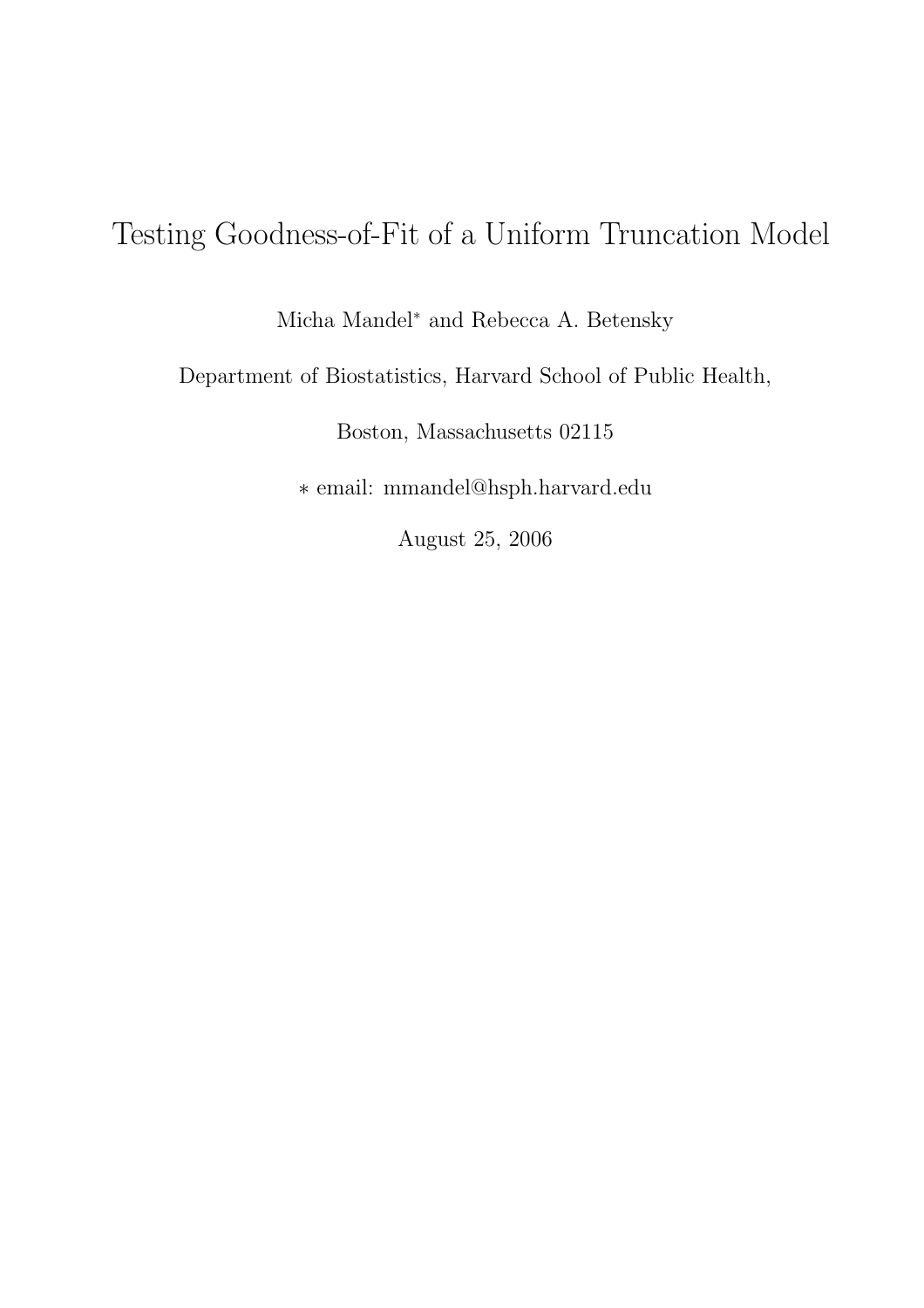#### SUMMARY

Several goodness-of-fit tests of a lifetime distribution have been suggested in the literature; many take into account censoring and/or truncation of the event times. In some contexts, a goodness-of-fit test for the truncation distribution is of interest. In particular, better estimates of the lifetime distribution can be obtained when knowledge of the truncation law is exploited. In cross-sectional sampling, for example, there are theoretical justifications for the assumption of a uniform truncation distribution, and several studies have used it to improve the efficiency of their survival estimates. The duality of lifetime and truncation in the absence of censoring enables methods for testing goodness-of-fit of the lifetime distribution to be used for testing goodness-of-fit of the truncation distribution. However, under random censoring, this duality does not hold and different tests are required. In this paper, we introduce several goodness-of-fit tests for the truncation distribution and investigate their performances in the presence of censored event times using simulation. We demonstrate the use of our tests on two data sets.

KEY WORDS: Paired-test; Random censoring; Residual-lifetime; Size-bias; Survival.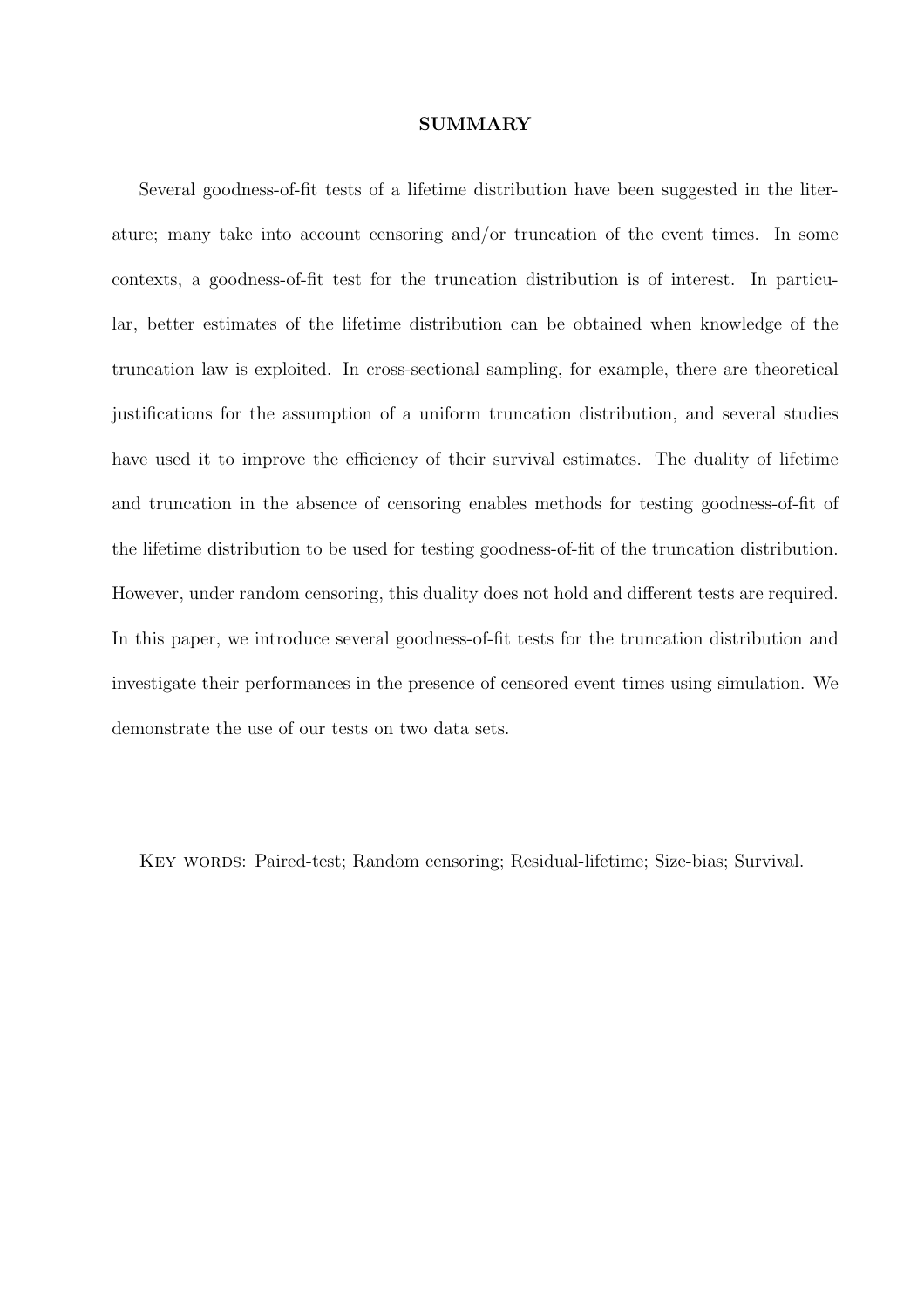# 1 Introduction

Left truncation is a well studied model in survival analysis in which lifetimes are observed conditionally on being greater than random truncation times. Studies have shown that estimation of the lifetime distribution can be improved when the truncation law is known (Wang, 1989, 1991, Huang and Wang, 1995, Asgharian, M'Lan, and Wolfson, 2002, de U˜na-Alvarez, 2004a). In certain cases, such as in cross-sectional sampling, there are theoretical ´ justifications for the assumption of a uniform truncation distribution (Laslett, 1982, Vardi, 1982, 1989). For example, under the assumption of uniformity, Asgharian M'Lan and Wolfson  $(2002)$  estimated survival of dementia patients and de Uña-Álvarez  $(2004a)$  estimated the distribution of unemployment spells of women. However, goodness-of-fit testing of the uniform assumption was conducted by informal graphical tests, as suggested by Wang (1991).

In addition to the importance of the uniform assumption for efficient estimation of the lifetime distribution, the truncation distribution may be of independent interest. In crosssectional sampling, truncation signifies the incidence rate of the onset of a disease (Keiding, 1991, Asgharian et.al., 2006), and it is often of interest to test for constancy of that rate. Another example arises in AIDS studies and is discussed in Section 5.

In this paper, we propose several formal goodness-of-fit tests for the assumption of a uniform truncation distribution and to a lesser extent for other specified [di](#page-14-0)stributions. Since the assumption of a uniform truncation distribution is most helpful in small data sets, for which the nonparametric maximum likelihood estimator has large variance and may not even exist, our goal is to develop tests that are valid for small samples and do not require estimation of the failure or truncation distributions. In Section 2, we present our model and describe some probabilistic properties of the uniform truncation model and briefly review nonparametric estimation. We exploit these properties in Secti[on](#page-3-0) 3 to introduce tests for uniformity. In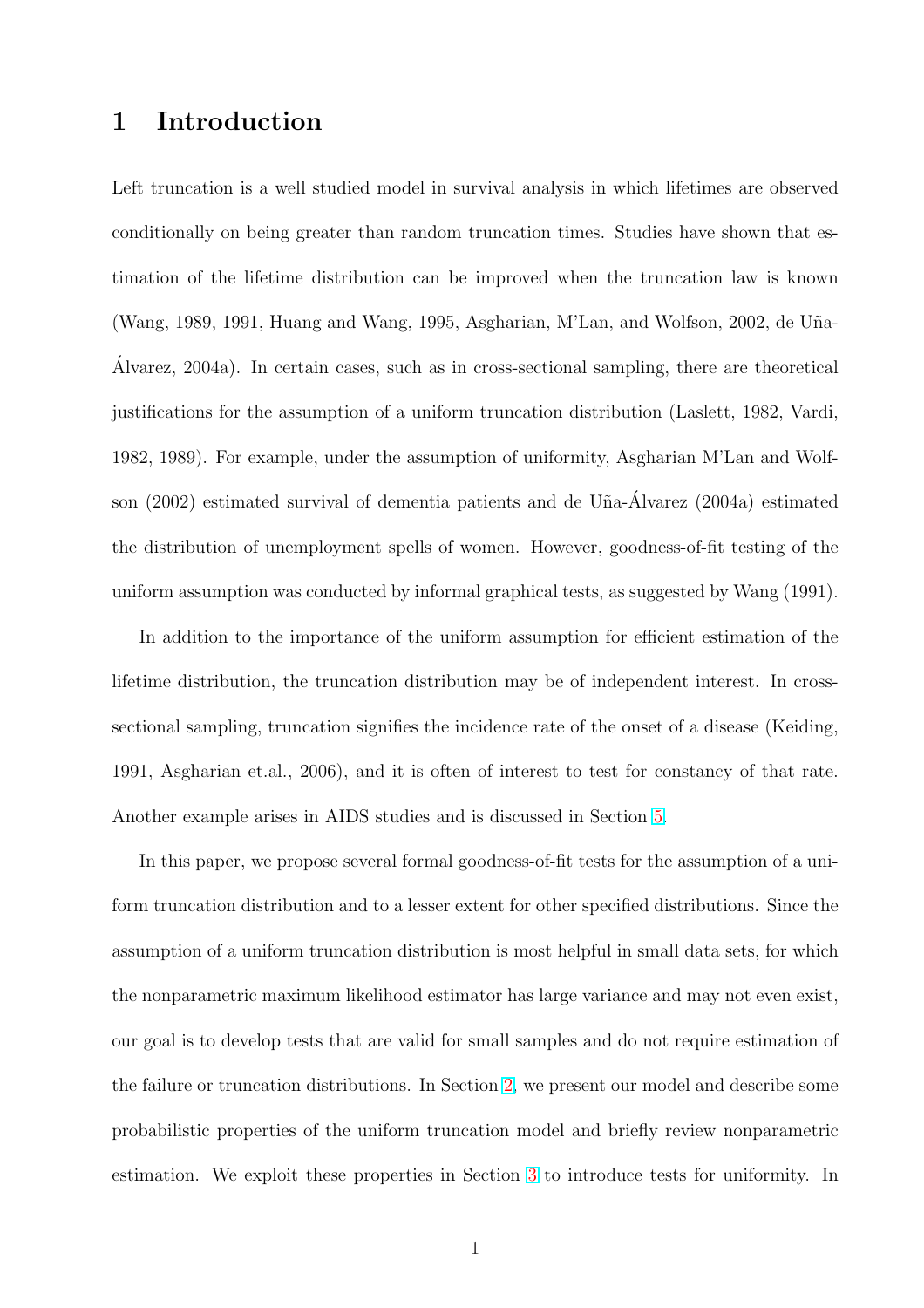<span id="page-3-0"></span>Section 4, we present a simulation study in which we compare the performances of these tests, and in Section 5 we apply them to the Channing House data (Hyde, 1977) and to AIDS i[ncu](#page-12-0)bation data (Kalbfleisch and Lawless, 1989, Wang, 1989). We conclude the paper with a discussion in S[ec](#page-14-0)tion **6**.

# 2 The Truncati[on](#page-16-0) Model

### 2.1 The Left Truncation Right Censoring Model

Let  $T^* \sim G^*$  and  $X^* \sim F^*$  be independent positive random variables. In this paper, we consider sampling from the truncation region  $T^* < X^*$ , i.e., observations are realizations of  $(T^*, X^*)|T^* \leq X^*$ . We distinguish between elements of the truncated and non-truncated probability spaces by superscripting the latter with asterisks. Thus, for example,  $X \sim F$  has the law of  $X^*|T^* < X^*$  and  $T \sim G$  has the law of  $T^*|T^* < X^*$ . To emphasis their different role, we call  $T^*$  the truncation time and  $X^*$  the lifetime.

In addition to truncation, data are often subject to censoring. We consider the random censoring model where censoring occurs after truncation, and de facto the censoring is of the residual lifetime  $R = X - T$  and not of X. Thus, there is a random variable  $C \sim F_C$ that is independent of  $(T, X)$  and the data comprise of realizations from  $(T, Z, \Delta)$ , where  $Z = T + min(R, C), \Delta = I\{R \leq C\}$  and I is the indicator function. This type of censoring is considered by Vardi (1989), Wang (1991) and others. In the framework of cross-sectional sampling, C represents the length of the follow-up period.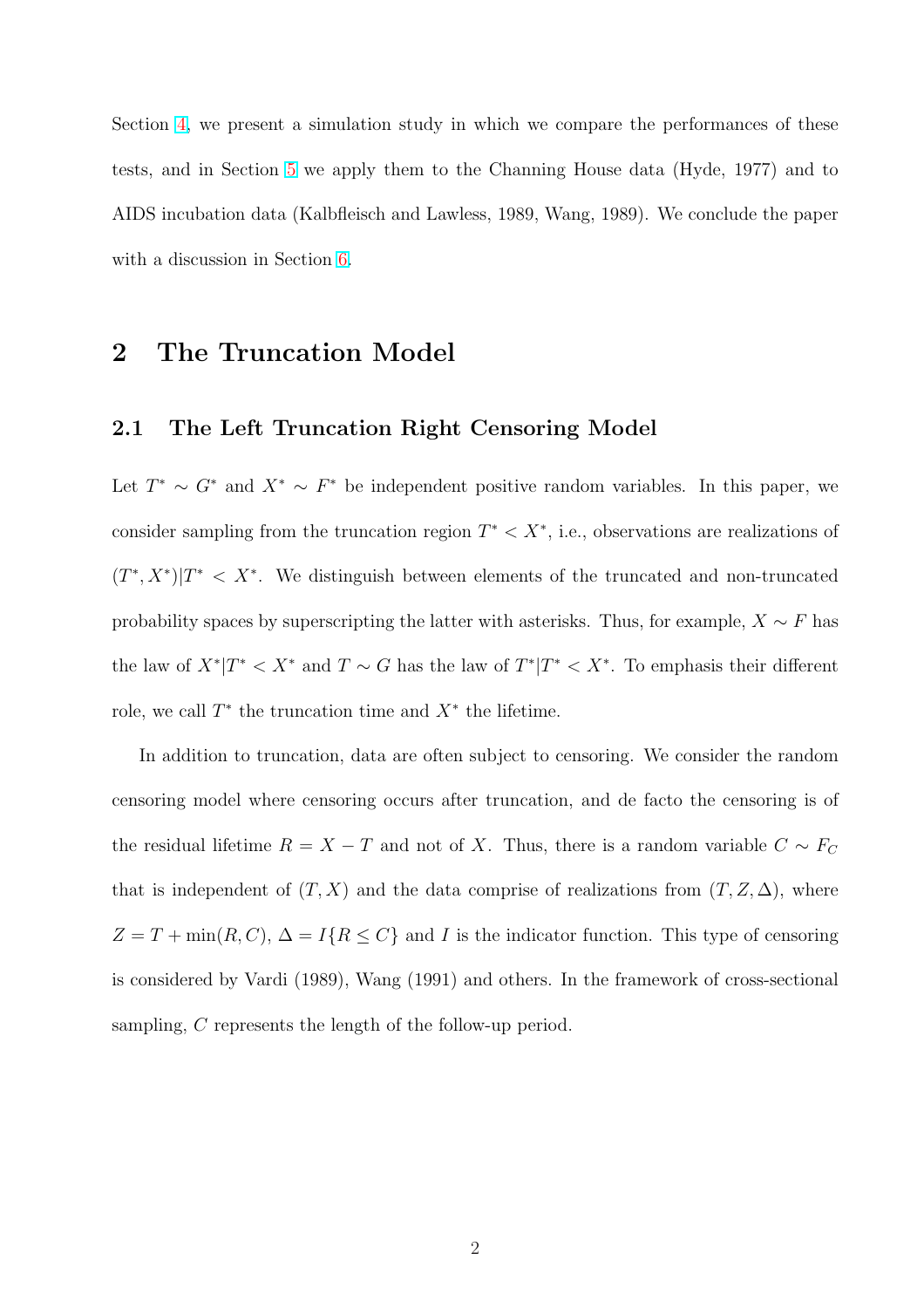### <span id="page-4-0"></span>2.2 Properties

Several important properties of the uniform truncation model are described next and will be used in Section 3 as the basis for goodness-of-fit tests.

Let  $t_{\min}$  and  $t_{\max}$  be the lower and upper limits of the support of  $G^*$ , i.e.,  $t_{\min}$  =  $\inf\{t|G^*(t) > 0\}$  $\inf\{t|G^*(t) > 0\}$  and  $t_{\max} = \sup\{t|G^*(t) < 1\}$ , and let  $x_{\min}$  and  $x_{\max}$  be the corresponding values of  $F^*$ . We assume: (I)  $0 \le t_{\min} \le x_{\min}$  and  $t_{\max} \le x_{\max} < \infty$ ; (II)  $x_{\min} < t_{\max}$ , i.e.,  $P(T^* < X^*)$  < 1; (III)  $G^*$  and  $F^*$  have continuous densities  $g^*$  and  $f^*$ , respectively, which are strictly positive over their support. Assumption  $(I)$  is needed for identifiability (e.g., Woodroofe, 1985) and to avoid technical difficulties of dealing with improper uniform distributions. Assumption (II) states that the truncation is "real", and the continuity assumption (III) holds in most real life examples. The density of the pair  $(T, X)$  is

$$
f_{T,X}(t,x) = \frac{g^*(t)f^*(x)}{\mu} \qquad t < x \tag{1}
$$

where  $\mu = \int_{0}^{\infty}$  $\int_0^\infty g^*(u)\overline{F}^*(u)du$  and  $\overline{F}^*=1-F^*$ . The marginal densities of T and X are

$$
g(t) = \frac{g^*(t)\bar{F}^*(t)}{\mu} \qquad t_{\min} < t < t_{\max}, \tag{2}
$$

and 
$$
f(x) = \frac{f^*(x)G^*(x)}{\mu}
$$
  $x_{\min} \le x \le x_{\max}.$  (3)

The model  $G^* = U(0, t_{\text{max}})$  exhibits some interesting and useful features. When  $t_{\text{max}} =$  $x_{\text{max}}$ , the densities in (2) and (3) above are  $\bar{F}^*(t)/\mathbb{E} X^*$  and  $xf^*(x)/\mathbb{E} X^*$ , the residual lifetime distribution of a stationary renewal process and the size-biased version of  $F^*$ , respectively. Furthermore,

**Theorem 2.1.** Suppose that  $t_{\text{max}} = x_{\text{max}} = b < \infty$ ,  $t_{\text{min}} = x_{\text{min}} = 0$  and let  $Q = T/X$  with distribution  $F_Q$ . Under the truncation model (1),  $F_Q = U(0, 1)$  iff  $G^* = U(0, b)$ .

Theorem 2.1, proved in Web Appendix A, characterizes the uniform truncation model in terms of the distribution of the ratio Q. This will be used later as a basis for a goodness-of-fit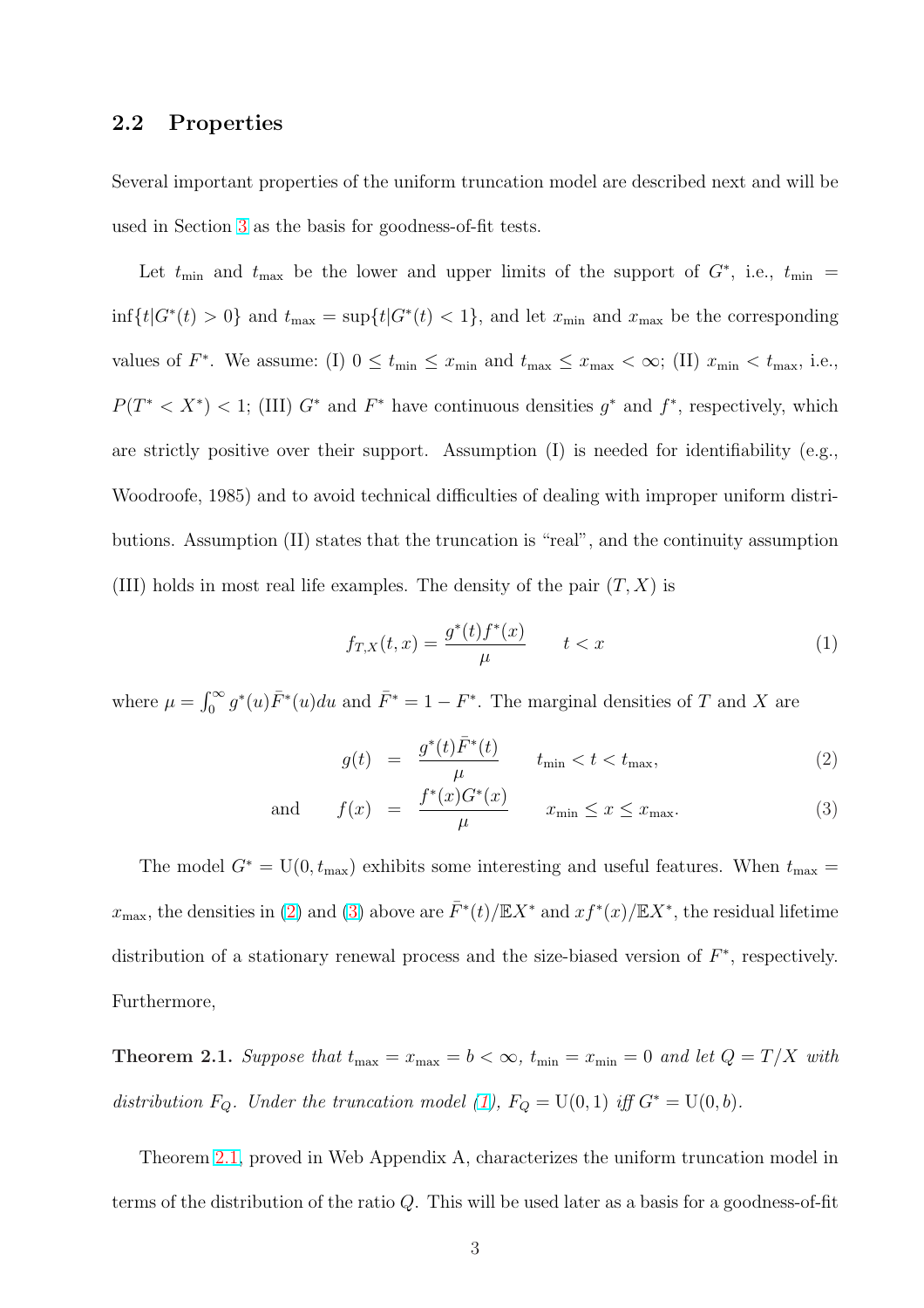<span id="page-5-0"></span>test. Also, when  $G^* = U(0, b)$ , Q and X are independent, as can be seen from the proof of the theorem, and an efficient way of generating  $(T, X)$  is by generating independently X from (3) and Q from  $U(0, 1)$  and letting  $T = XQ$ . This will be used to generate simulated data and to construct bootstrap estimates of variance.

A[not](#page-4-0)her quantity of interest is the residual lifetime,  $R = X - T$ . R has density

$$
dH(r)/dr = h(r) = \frac{\int_r^{x_{\text{max}}} g^*(z-r)f^*(z)dz}{\mu} \qquad 0 < r < x_{\text{max}} - t_{\text{min}}.\tag{4}
$$

Inspection of (2) and (4) shows that when  $G^*$  is uniform,  $t_{\min} = 0$  and  $t_{\max} = x_{\max}$ , then  $H = G$ . We propose a test based on this equivalency of distributions in the next section. The assumptio[ns](#page-4-0) concerning the limits of the supports are important since when  $x_{\text{max}} > t_{\text{max}}$ or  $t_{\min} > 0$ , G and H are supported on different intervals, and hence cannot be equal. Also, if  $x_{\text{max}} < t_{\text{max}}$ , then the shape of  $g^*$  over  $(x_{\text{max}}, t_{\text{max}})$  does not affect G and H and a nonuniform  $G^*$  can be constructed such that  $H = G$ . Interestingly,  $H = G$  does not imply that  $G^*$  is uniform even when  $x_{\text{max}} = t_{\text{max}}$ . For example, if  $F^*$  assigns mass 1 to  $x_{\text{max}}$ , then  $G = H$  if  $g^*$  is symmetric, i.e.,  $g^*(t) = g^*(x_{\text{max}} - t)$  for all t. However, subject to assumptions (I)-(III) above, Asgharian et.al. (2006) show that

**Theorem 2.2.** Suppose that  $t_{\text{max}} = x_{\text{max}} = b < \infty$  and  $t_{\text{min}} = x_{\text{min}} = 0$ . Under the truncation model  $(1)$ ,  $g^*$  is constant iff T and R have the same law.

When  $g^*$  signifies the incidence rate of some event, it is often of interest to test for a constant versus an increasing or decreasing rate. The next theorems, proved in Web Appendix A, are concerned with this situation.

**Theorem 2.3.** Under the assumptions of Theorem 2.2, if  $g^*$  is decreasing (increasing) then G is stochastically smaller (larger) than H.

**Theorem 2.4.** Under the assumptions of Theorem 2.1, if  $g^*$  is decreasing (increasing) then Q is stochastically smaller (larger) than U, where  $U \sim U(0, 1)$ .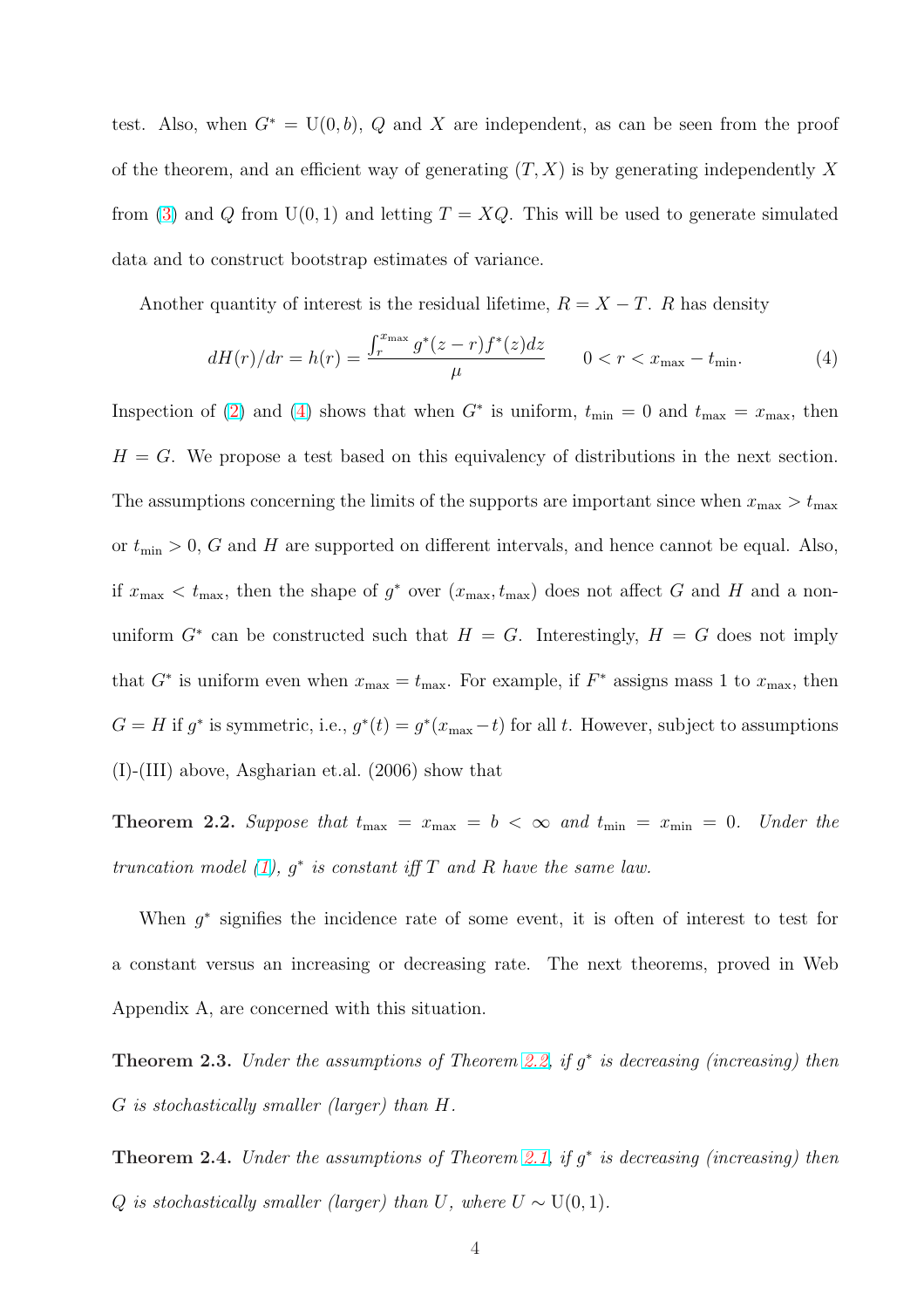<span id="page-6-0"></span>Finally, we note that for the general problem of testing  $H_0 : G^* = G_0$  for a known continuous  $G_0$ , (i)  $G_0$  is strictly increasing hence  $\{G_0(T^*)\langle G_0(X^*)\}\Longleftrightarrow \{T^*\langle X^*\},$  (ii) the random variables  $G_0(T^*)$ ,  $G_0(X^*)$  are independent, and (iii) under  $H_0$ ,  $G_0(T^*) \sim U(0, 1)$ . This observation enables extension of  $H_0: G^* =$  Uniform to  $H_0: G^* = G_0$  in the uncensored case by simply transforming the data using  $G_0$ . Similarly, in the uncensored case for the problem  $H_0: F^* = F_0$  for a known continuous  $F_0$ , the tests presented here can be employed by reversing the time, i.e., by using the transformation  $\bar{F}_0$  and the variables  $\bar{F}_0(X) < \bar{F}_0(T)$ . The hypothesis  $H_0: F^* = F_0$  is of interest for a better estimation of  $G^*$  in the case of right truncation where  $T^*$  is the lifetime of interest and  $X^*$  is the truncation variable.

### 2.3 Estimation

This section reviews estimation of  $(F^*, G^*)$  under the non-parametric truncation model, i.e., without any constraints on  $G^*$  and  $F^*$ . The estimate will be used in the following sections for goodness-of-fit testing. For estimation under the uniform truncation model, the reader is referred to Vardi (1989).

Instead of estimating  $F^*(\cdot)$  and  $G^*(\cdot)$ , it is necessary to estimate the conditional distributions  $F^*(\cdot|x_0) = P(X^* \leq \cdot | X^* \geq x_0)$  and  $G^*(\cdot | t_0) = P(T^* \leq \cdot | T^* \leq t_0)$  for some values  $t_0, x_0$  (e.g., Wang, Jewell and Tsai, 1986). Thus, we artificially impose the additional truncation  $T^* \leq t_0$  and  $X^* \geq x_0$ . Consider *n* independent realizations  $(t_1, z_1, \delta_1), \ldots, (t_n, z_n, \delta_n)$ of  $(T, Z, \Delta)$  and let  $m(y) = \sum_i I\{t_i \le y \le z_i\}$  and  $d(y) = \sum_i I\{z_i = y, \delta_i = 1\}$ . Assuming no ties,  $F^*(\cdot|x_0)$  is estimated by the product-limit equation

$$
F_{PL}^*(y|x_0) = 1 - \prod_{\{i:x_0 \le z_i \le y\}} \frac{m(z_i) - d(z_i)}{m(z_i)},\tag{5}
$$

and  $G^*(\cdot|t_0)$  is estimated by an inverse weights formula as the discrete distribution

$$
dG_{IW}^*(t_i|t_0) = \frac{\{1 - F_{PL}^*(t_i|x_0)\}^{-1}}{\sum_{\{i:t_i \le t_0\}} \{1 - F_{PL}^*(t_i|x_0)\}^{-1}} I\{t_i \le t_0\}.
$$
\n
$$
(6)
$$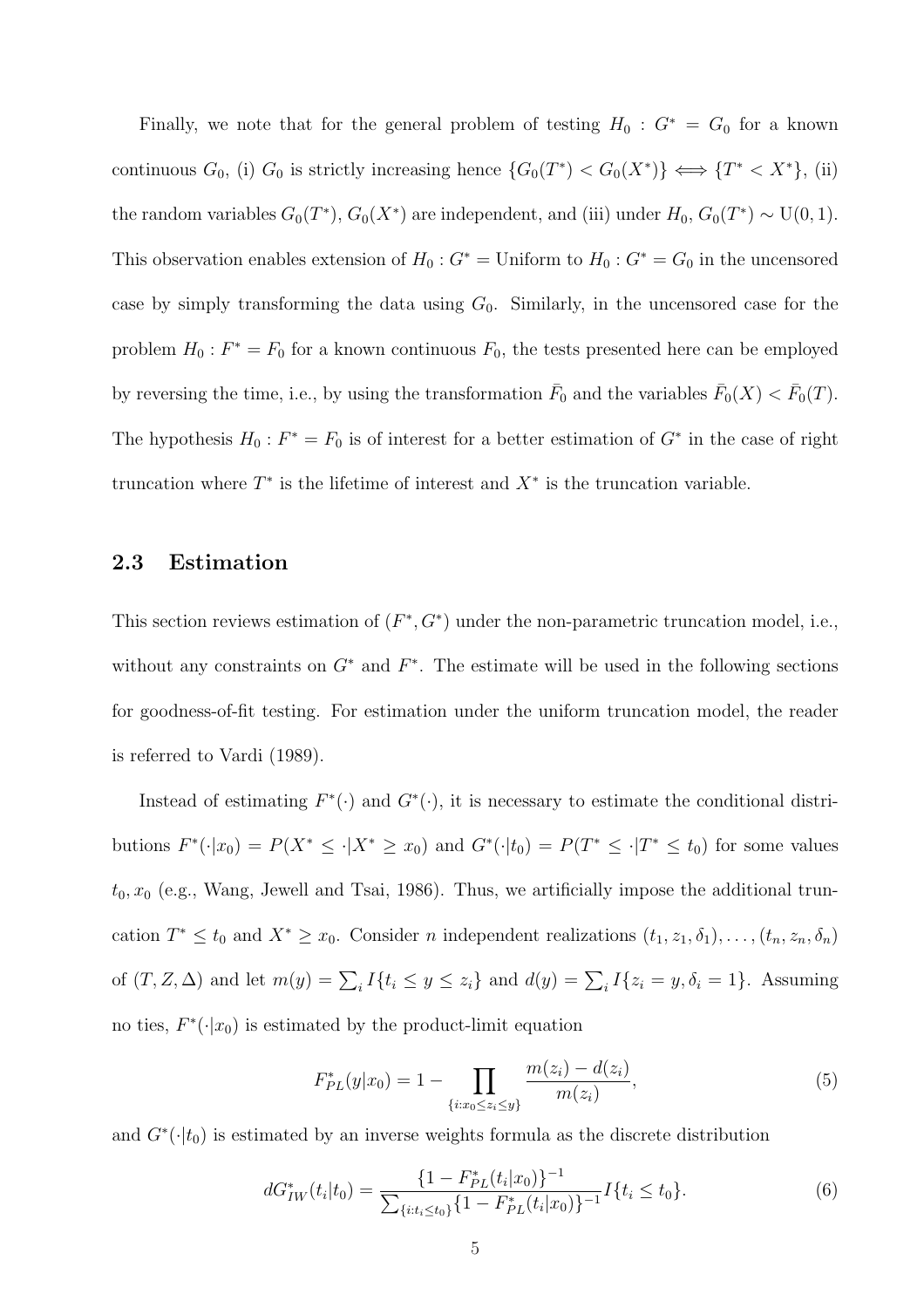<span id="page-7-0"></span>The estimates given by (5) and (6) are jointly the nonparametric maximum likelihood estimate of  $(F^*(\cdot|x_0), G^*(\cdot|t_0))$  (Wang, 1991), which exists if  $m(z) > 0$  for all  $x_0 \le z \le max(z_i)$ (Wang et.al., 1986).

In choosing  $x_0$  and  $t_0$ , one should bear in mind that these values impact the parameters that are estimable through this conditional approach:  $F^*(\cdot|x_0)$  and  $G^*(\cdot|t_0)$ . The values  $x_0$ and  $t_0$  should be as close as possible to the values that define the original parameters (i.e.,  $x_0 = 0$  and  $t_0 = \infty$ ), but should be such that the sizes of the risk sets  $m(z_i)$  are sufficiently large so the estimators have small mean square errors. In practice, choice of these values is guided by the data (see Wang, 1991, Li and Doss, 1993).

## 3 Goodness-of-Fit Tests

This section presents two classes of goodness-of-fit tests for the hypothesis  $H_0 : G^*$  uniform based on specific features of the uniform truncation model given in Theorems 2.1 and 2.2 and two additional tests derived by general principles. The tests are developed for a sample of *n* independent triplets  $(T_i, Z_i, \Delta_i)$  (or pairs  $(T_i, X_i)$  for uncensored data), whe[re th](#page-4-0)e u[sual](#page-5-0) convention of uppercase letters denoting random variables and lowercase letters denoting the corresponding realizations is used.

# **3.1** Compare  $\hat{F}_Q$  to  $U(0, 1)$

Theorem 2.1 reduces the problem of testing uniformity of  $G^*$  to testing  $Q \sim U(0, 1)$ . This can be conducted in various ways and a natural omnibus test is the two-sided one-sample Kolmogo[rov-S](#page-4-0)mirnov test, which compares the empirical distribution of  $Q_i = T_i/X_i$  to the uniform distribution. For the important case of monotone alternatives, Theorem 2.4 suggests the use of the one-sided one-sample Kolmogorov-Smirnov test. The procedure inherits the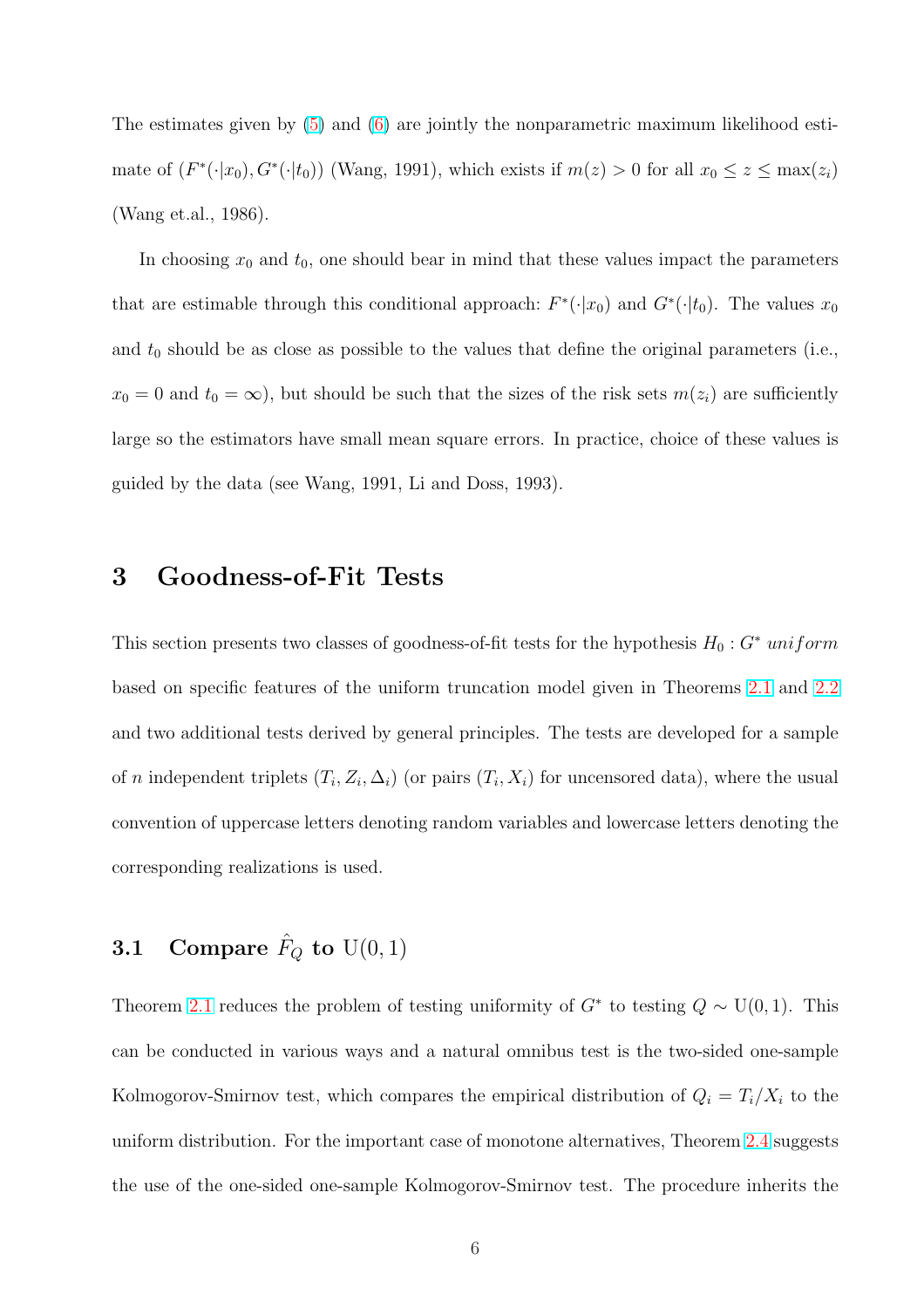consistency property of the Kolmogorov-Smirnov test and will eventually detect any nonuniform  $G^*$  satisfying the conditions of Theorem 2.1. It can be applied to the more general problem of  $H_0: G^* = G_0$ , throughout application of the transformation discussed at the end of Section 2.2. However, since the test sta[tistic](#page-4-0) is a function of the  $X_i$ 's, the test is appropriate only for uncensored data.

### 3.2 Compare  $G$  to  $H$

Theorem 2.2 replaces the problem of testing uniformity of  $G^*$  to that of testing equivalency of G and H. Asgharian et.al.  $(2006)$  use this property for graphical examination of the uniform [trun](#page-5-0)cation model and in this section we present formal goodness-of-fit tests.

As the truncation and residual lifetime within individuals are not independent, a paired test is needed. For uncensored data, the Wilcoxon sign-rank test can be used and an exact P-value is easily obtained. Theorem 2.3 states that for a monotone  $g^*$ , G and H are stochastically ordered, and since the Wilcoxon sign-rank test is consistent for ordered alternatives, it is a consistent test for a uniform [agai](#page-5-0)nst a monotone  $g^*$ .

In the general case, recall that  $T$  is uncensored and  $R$  is randomly censored by  $C$ , hence Jung's (1999) class of weighted log-rank tests for paired censored data can be utilized. This class takes the form

$$
W = \sqrt{n} \int_0^\infty w_n(u) \{\hat{\Lambda}_R(du) - \hat{\Lambda}_T(du)\},\tag{7}
$$

where  $\hat{\Lambda}_R$  and  $\hat{\Lambda}_T$  are the Nelson-Aalen estimators of  $\Lambda_R$  and  $\Lambda_T$ , the cumulative hazard functions of R and T, based on the marginal data  $(z_1 - t_1, \ldots, z_n - t_n, \delta_1, \ldots, \delta_n)$  and  $(t_1, \ldots, t_n)$ , and  $w_n(\cdot)$  is a nonnegative bounded predictable process satisfying mild conditions of convergence to a function  $w(\cdot)$  (see Jung, 1999). Jung proves that W has a limiting normal distribution and gives the formula of the variance under a general depen-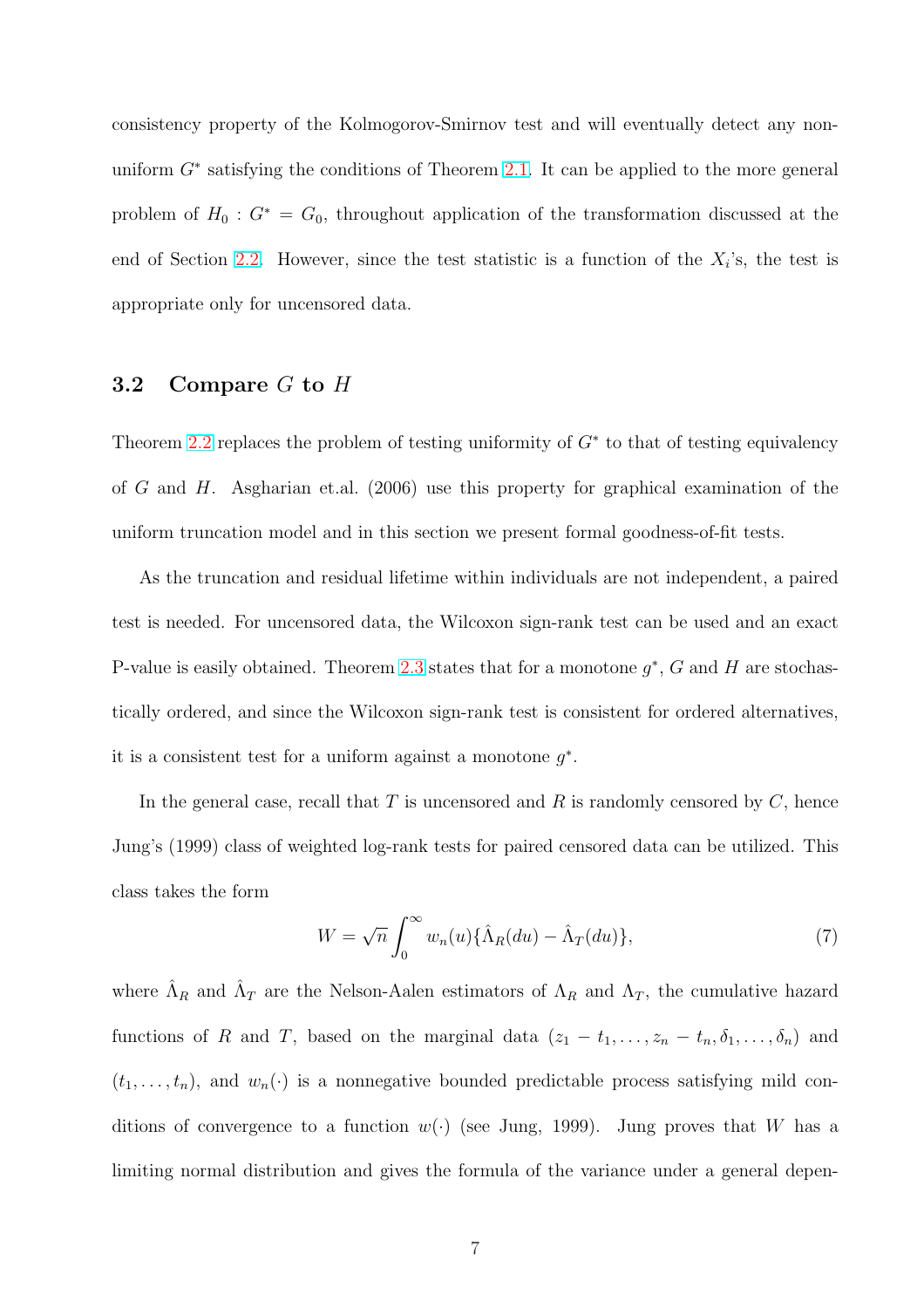dence structure. He also shows that the test is consistent provided that  $\int_0^\infty w(u) \{\Lambda_R(du) \Lambda_T(du) \} \neq 0$ . Let  $m_T(u) = \sum_i I\{t_i \geq u\}$  and  $m_R(u) = \sum_i I\{z_i - t_i \geq u\}$  and write  $w_n(u) = n^{-1} \tilde{w}_n(u) m_T(u) m_R(u) / \{m_T(u) + m_R(u)\}.$  The paired log-rank test uses  $\tilde{w}_n = 1$ and the Prentice-Wilcoxon statistic uses  $\tilde{w}_n(u) = \hat{S}(u)$ , where  $\hat{S}$  is a left continuous version of the Kaplan-Meier estimate from the pooled sample. These special cases of  $w_n$  satisfy the regularity conditions needed for asymptotic normality (Gangnon and Kosorok, 2004) and are used in the simulation study and data analysis reported in Sections 4 and 5.

Other tests for paired censored data exist and can be used to compare  $G$  and  $H$ , but a comprehensive review is beyond the scope of the current paper. The [rea](#page-12-0)der [is](#page-14-0) referred to Woolson and O'Gorman (1992) who review and compare several of the tests suggested in the 1980's, and to Murray (2001) who reviews more recent work and suggests a family of tests based on weighted survival differences (similar to (7) with survival estimators replacing the hazard estimators).

### 3.3 Other Tests

#### 3.3.1 Embed the model into a parametric family

This approach embeds  $G_0$  into a family of distributions  $\{G_\theta; \theta \in \Theta\}$  and tests for  $\theta = 0$ . For uncensored data, a test based on the maximum conditional likelihood of  $T_i|X_i = x_i$ ,

$$
\operatorname{argmax}_{\theta \in \Theta} \prod_{i=1}^{n} \frac{g_{\theta}(t_i)}{G_{\theta}(x_i)}
$$

can be used. Asymptotic properties of such estimators are given in Andersen (1970) and are valid under the usual regularity conditions applied to  $g_{\theta}(t)/G_{\theta}(x)$  under the sampling law  $g^*(t)f^*(x)/P(T^* \lt X^*)$ . For asymptotic results concerning the random left truncation model see Wang (1989) and Li, Qin and Tiwari (1997). Specifically, the uniform distribution can be tested by embedding it within the  $Beta(\alpha, \beta)$  family of distributions and using the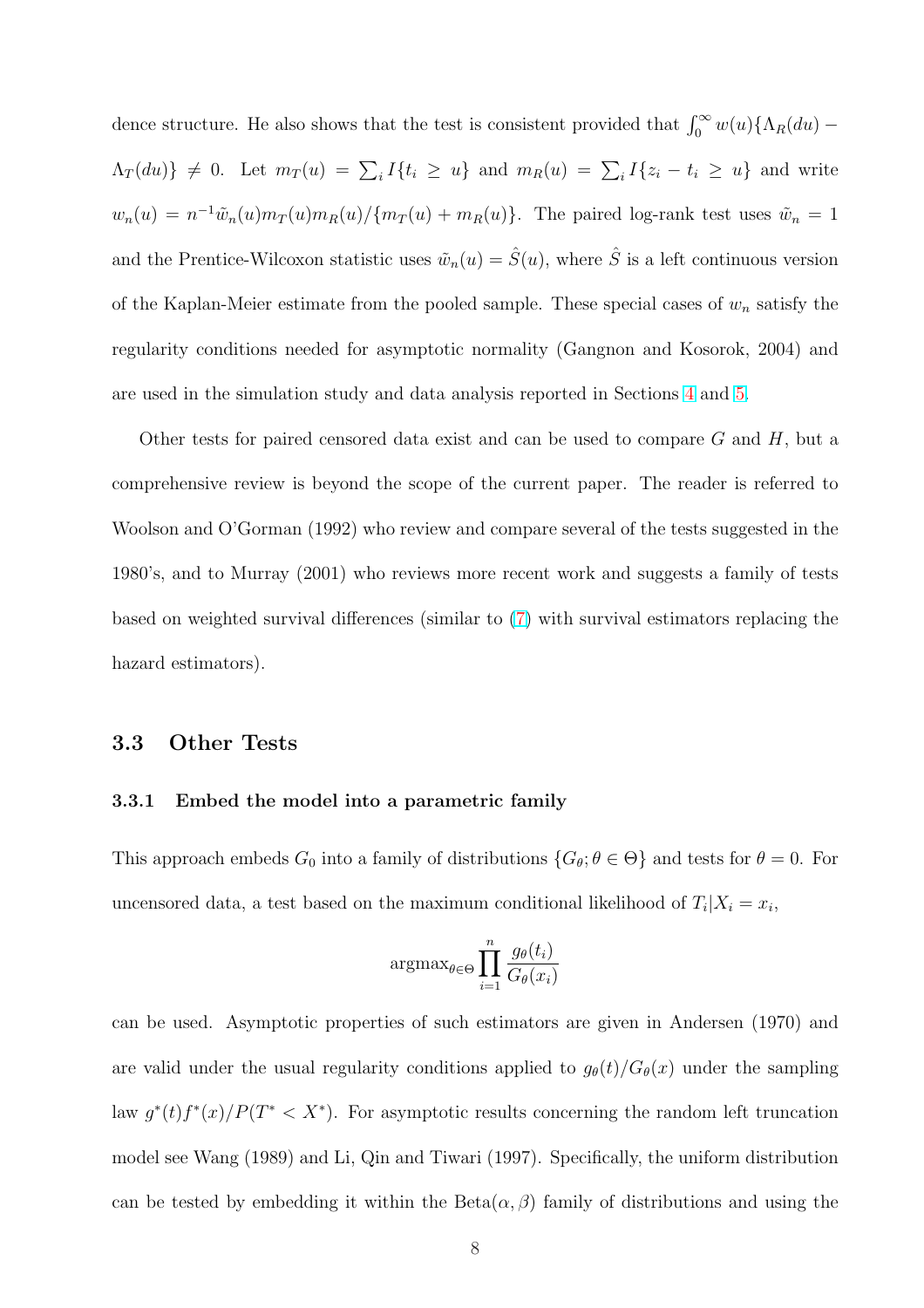likelihood ratio test.

The test is tailored to alternatives  $\{G_\theta; \theta \neq 0\}$  against which it is consistent (see Andersen, 1970). It is also applicable to  $G_0$  other than the uniform and for the more general problem of testing a parametric model. However, extension of the test to censored data is not straightforward since the conditional likelihood of  $T|Z$  or  $T|Z, \Delta$  includes terms other than  $G^*$  that are unknown, i.e., depend on  $F^*$ . Inference on  $\theta$  based on the full likelihood under the semi-parametric model of Wang (1989)  ${G^* = G_\theta, F^*}$  unspecified has not been studied yet for censored data and is a topic for future research.

### 3.3.2 Compare the distribution under  $H_0$  to a nonparametric estimate

The tests suggested above use properties of the model that eliminate estimation of  $F^*$  and G<sup>\*</sup>. This is a significant advantage for small samples where truncation introduces difficulties in estimation (see Section 2.3). For large samples, Wang (1991) studies the properties of the nonparametric maximum likelihood estimator (NPMLE) of  $G^*$  and showes that its asymptotic distribution is Gauss[ian.](#page-6-0) This can be used in formal tests. Let  $I_1, \ldots, I_k$  be a partition of  $[0, t_0]$ , then

$$
\zeta = \sqrt{n} \left\{ G_{IW}^*(I_1|t_0) - G_0(I_1)/G_0(t_0), \ldots, G_{IW}^*(I_k|t_0) - G_0(I_k)/G_0(t_0) \right\}
$$

has an asymptotic mean zero normal distribution with a covariance matrix  $\Sigma$ . Thus, under the null, the statistic  $\zeta' \hat{\Sigma}^{-1} \zeta$  has an asymptotic chi-square distribution with  $k-1$  degrees of freedom, where  $\hat{\Sigma}$  is a consistent estimator for  $\Sigma$ . This test is a special case of generalized Pearson chi-square tests developed by Li and Doss (1993) for a more general situation where  $G^*$  assumes a parametric form and the partition is data dependent.

Consistent formulae for  $\hat{\Sigma}$  can be found in Wang et.al. (1986) for the uncensored case and in Wang (1991) for censored data. The simulation study described in the next section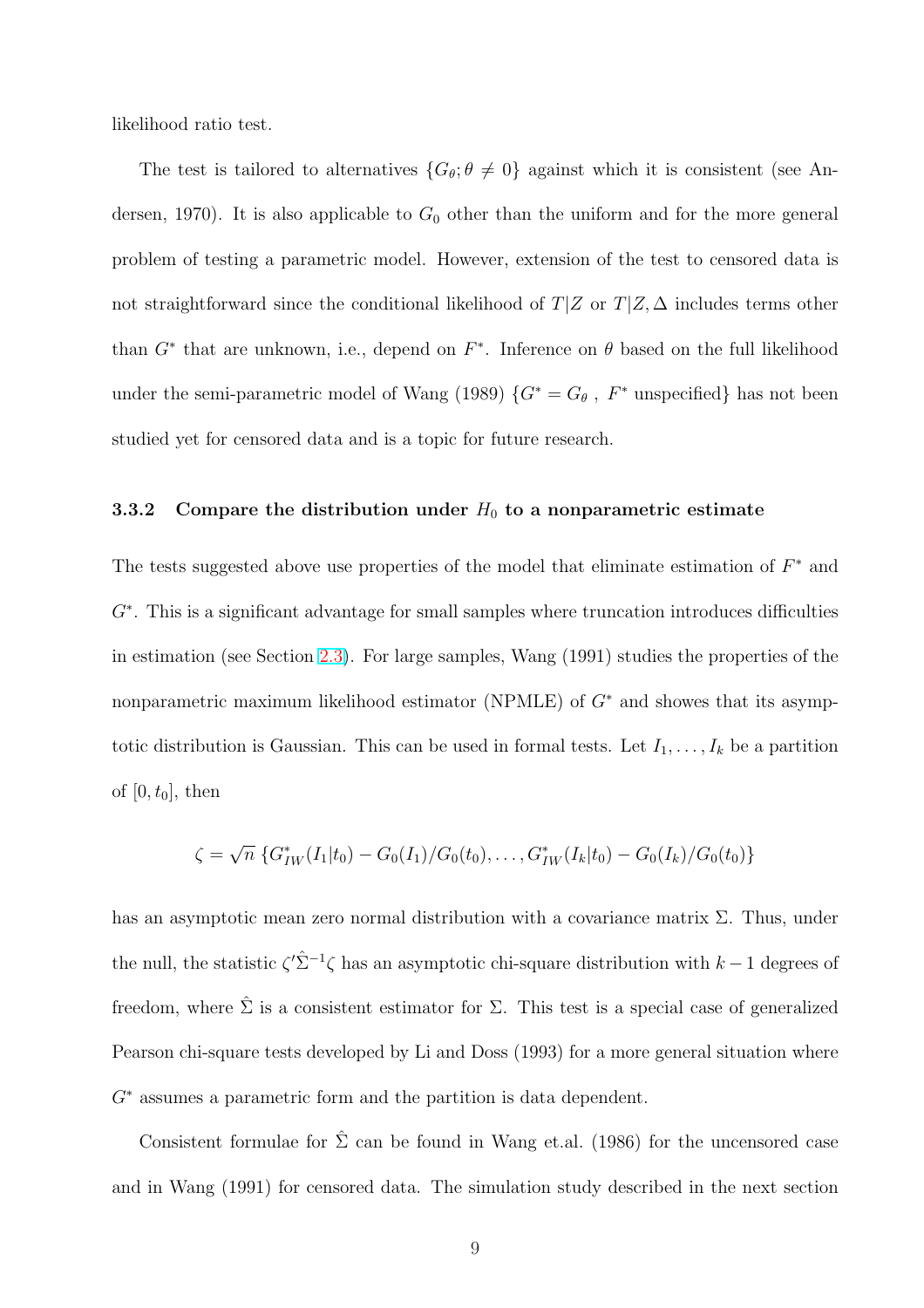reveals that use of the asymptotic formula for  $\hat{\Sigma}$  results in an overly optimistic test. This, and the untractable form of the asymptotic variance in the censored case, suggest the use of a bootstrap estimate for  $\Sigma$ , similar to that used by of Qin and Wang (2001) (see also Wang, 1991, Bilker and Wang, 1997 and Asgharian et.al., 2002). This consists of the following steps

- 1. Choose  $x_0$  and  $t_0$  as described in Section 2.3 and calculate  $F_{PL}^*(\cdot|x_0)$ . Use  $(z_1$  $t_1, \ldots, z_n - t_n, 1 - \delta_1, \ldots, 1 - \delta_n)$  to calculate  $\hat{F}_C$ , the estimate of the censoring distribution  $F_C$ , by the Kaplan-Meier formula.
- 2. Generate B samples from  $\hat{F}^{SB}$ , where  $\hat{F}^{SB}(dx) \propto \min(x,t_0) F_{PL}^*(dx|x_0)$ . Denote the observations by  $x_{bi}$   $(i = 1, \ldots, n, b = 1, \ldots, B)$ . Independently, generate  $c_{bi}$  from  $\hat{F}_C$ and  $u_{bi}$  from  $U(0, 1)$ .
- 3. Estimate  $G^*(\cdot|t_0)$  from the data  $(t_{bi}, z_{bi}, \delta_{bi}) = (u_{bi} \min(x_{bi}, t_0), \min(x_{bi}, t_{bi} + c_{bi}), I\{x_{bi} <$  $(t_{bi} + c_{bi})$  as described in Section 2.3 and denote the estimate by  $G^*_{IWb}(\cdot|t_0)$ . Calculate  $\zeta_b =$  $\sqrt{n} \left\{ G^*_{IWb}(I_1|t_0) - G_0(I_1)/G_0(t_0), \ldots, G^*_{IWb}(I_k|t_0) - G_0(I_k)/G_0(t_0) \right\}.$
- 4. Calculate  $\hat{\Sigma} = B^{-1} \sum_b \zeta_b \zeta_b'$ .

Steps 2 and 3 utilize the fact that for  $G^*$  uniform and the truncation model  $\{\max(T^*, x_0) \leq \}$  $\min(X^*, t_0)$ ,  $F_X(dx) \propto \min(x, t_0) F^*(dx) I\{x > x_0\}$  and  $T|X = x \sim U(0, \min(x, t_0))$ . Alternatively, one can generate  $x^*$  from  $F_{PL}^*(\cdot|x_0)$  and  $t^*$  from  $U(0, t_0)$ , retain the value if  ${\max(t^*, x_0) \leq \min(x^*, t_0)}$  and proceed until the data contain *n* observations.

This procedure is very similar to Wang's "obvious bootstrap" method for truncated data (Wang, 1991). We note that a rigorous proof for the consistency of the method for the variance of  $G_{IW}^*$  has not yet been given, although a simulation study suggests its validity (Bilker and Wang, 1997).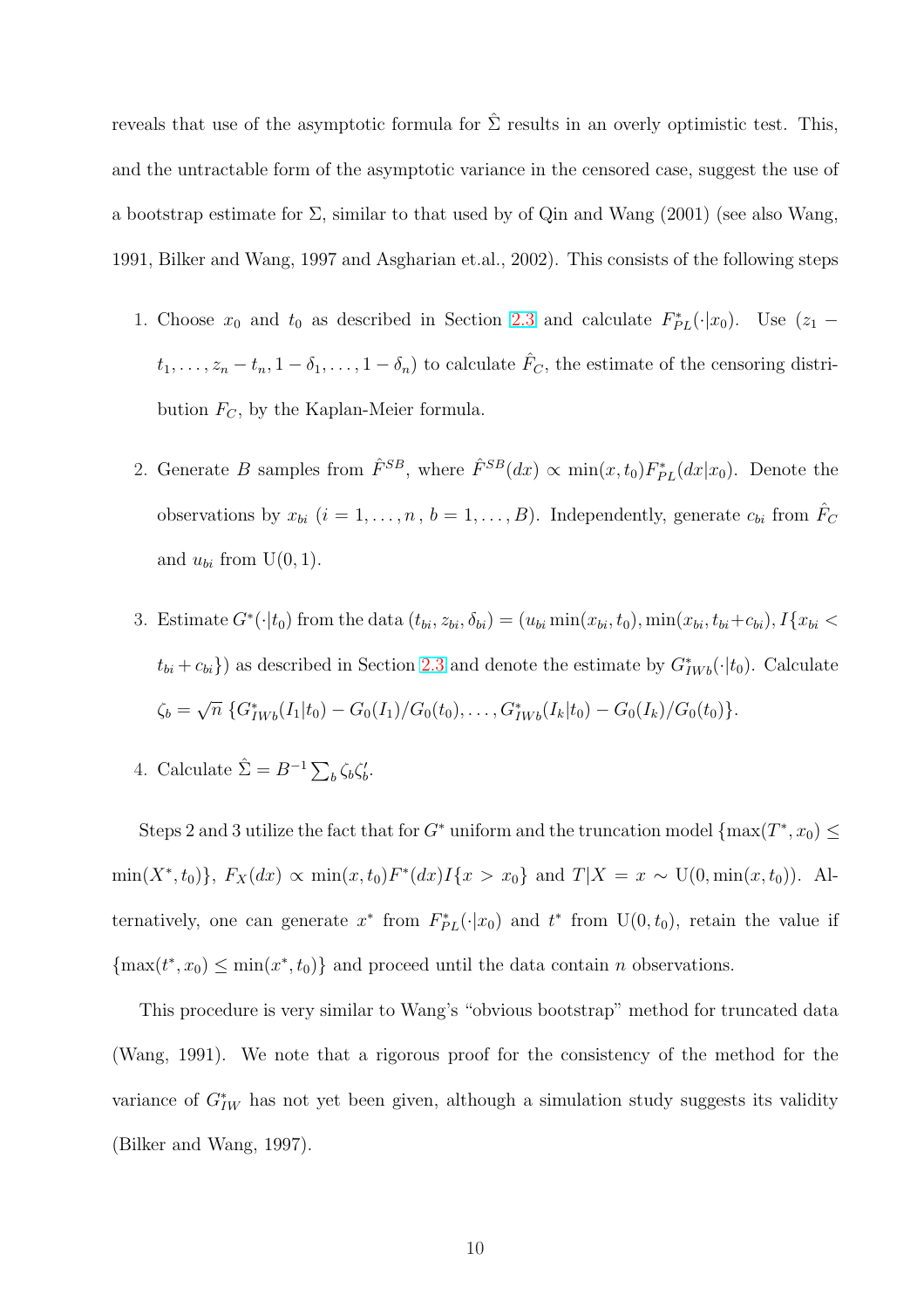# <span id="page-12-0"></span>4 Simulation

We conducted an extensive simulation study to evaluate the performance of the tests. We considered all combinations of truncation and lifetime distributions belonging to  $\{U(0,1),\}$ Beta(1,1.5), Beta(1.5,1), Beta(2,4), Beta(4,2), Beta(3,3). These exemplify densities that are constant, decreasing, increasing, right tailed, left tailed and unimodal-symmetric. For different sample sizes ( $n = 50, 100$  and 200), we simulated 400 data sets from each of the 36 possible models and calculated the P-values of the tests. In addition, we subjected the same data sets to two types of censoring. The first used a fixed censoring time,  $C_{\alpha}^{f}$ , which was motivated by cross-sectional studies in which censoring represents the end of follow-up. The second used random censoring times,  $C_{\alpha}^{r}$ , generated from  $F_{C}(x) = x^{\gamma}$ . We selected  $C_{\alpha}^{f}$ and  $C_{\alpha}^{r}$  such that the probability of censoring is  $1 - \alpha$  for  $\alpha = 0.25, 0.50, 0.75$ . Tables 1 and 2 present the results of several of the models that show the most interesting features. We include detailed tables of the simulation results and graphs presenting the properties [of](#page-24-0) the [di](#page-25-0)fferent models in Web Appendix B.

In Table 1, for uncensored data, we compare the power of the Kolmogorov-Smirnov test (KS), the Wilcoxon sign-rank test (WSR), the Paired Log-Rank test (PLR), the Prentice-Wilcoxon te[st](#page-24-0) (PW), the conditional likelihood ratio test (CLR) and the Pearson chi-square test with asymptotic (CH2a) and bootstrap (CH2b) variance estimates. The tests have level 0.05. To calculate the chi-square tests, we partitioned  $(0, t_0)$  into k equal length intervals, where  $t_0$  was chosen to be the 90th empirical percentile of  $z_1, \ldots, z_n$  and  $k = 3$  or 4 for  $n = 50,100$  or 200. This choice of  $t_0$  ensured that the risk sets would not be too small, and the choice of k reflects an increase in the number of intervals and in the number of observations in each interval when sample size increases. The bootstrap estimate of variance was based on 200 bootstrap samples. The lifetimes are all generated from  $F^* = Beta(3,3)$ .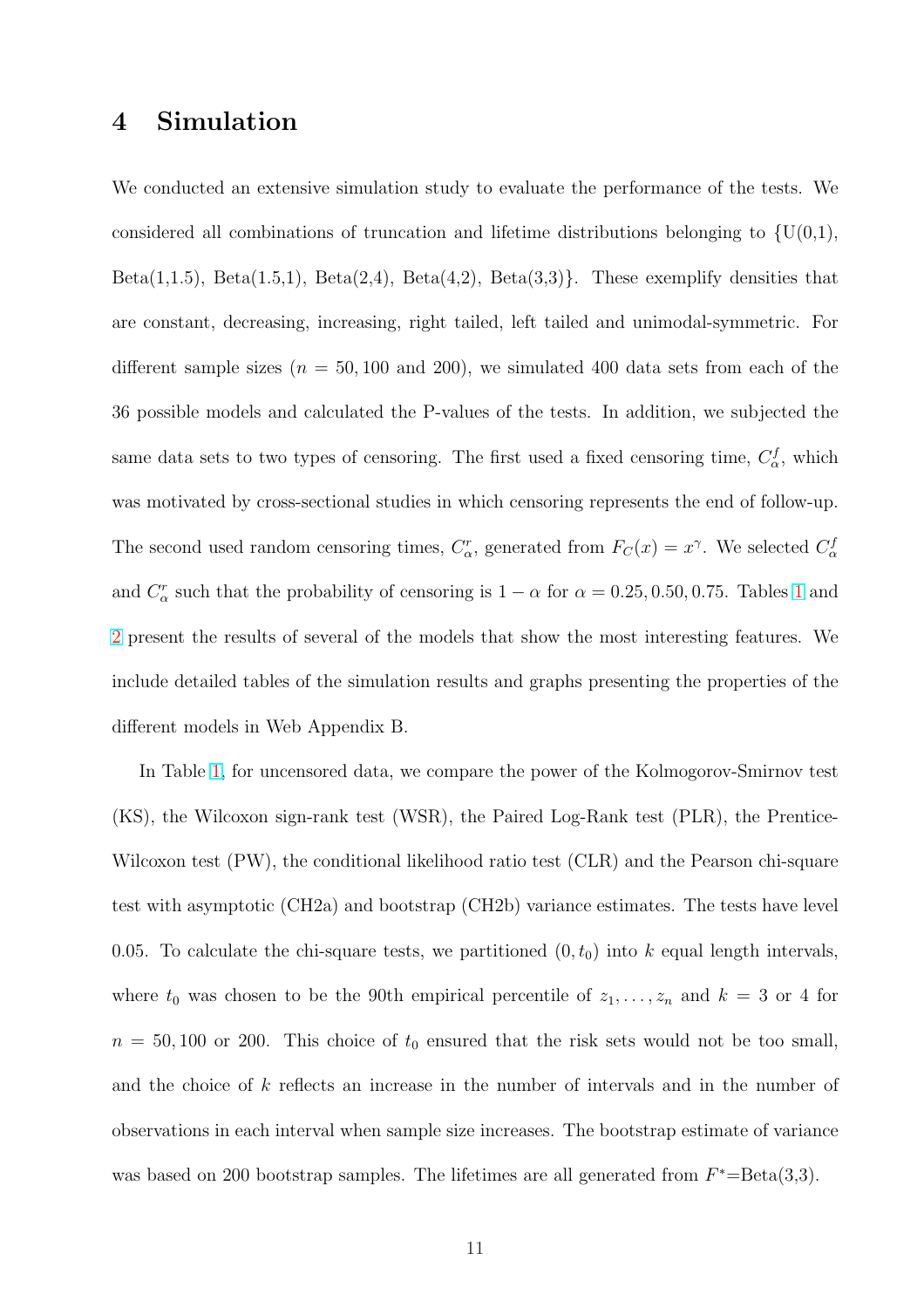All tests except CH2a are of the desired level. The CH2a test is anti-conservative, and although its level reduces when sample size increases, it is still as high as 0.08 for  $n =$ 200. The CLR performs very well and in most models has the highest power (this is more pronounced in other models for  $F^*$  presented in Web Appendix B). It is hard to rank the other tests. The WSR, PLR and PW tests perform well in most cases but failed to reject the model  $G^* = \text{Beta}(2,4)$ . This poor performance is seen also for the model  $\{G^* = \text{Beta}(2,4),\}$  $F^* = Beta(1,1.5)$ , but not in the other models we considered (see Tables 1-3 in Web Appendix B). The KS and CH2b are consistent for general alternatives and perform reasonably well where WSR, PLR and PW fail, but in other models their performance is moderate. Use of one-sided tests for monotone alternatives improves the power of the tests (see Table 4 in Web Appendix B). For example, for the model  $\{G^* = Beta(1.5,1), F^* = Beta(3,3)\}\$  with  $n = 50$ , the one-sided KS and WSR tests have power of .698 and .813, respectively, which is an improvement over .620 and .690, the power of the corresponding two-sided tests given in Table 1.

Table 2 compares the CH2b, PLR and PW tests for censored data (the estimated levels of the [t](#page-24-0)ests are given in Table 6 in Web Appendix B). In general, the power of the tests increases [w](#page-25-0)ith sample size and decreases with the probability of censoring. However, for the PLR and PW tests, the fixed censoring time imposes testing based only on the left tail of the truncation and residual lifetime distributions, and may change the performance of the test for models in which the hazards of these distributions cross. This is illustrated by the model  $\{G^* = \text{Beta}(2,4), F^* = \text{Beta}(1,1.5)\}\$ , for which the power of the PLR test is smallest for  $P(\Delta = 0) = 0.50$  and the power of the PW test is highest for  $P(\Delta = 0) = 0.75$  (see Figure 4 in Web Appendix B for comparison of the hazards).

To summarize, if the data are not censored and the Beta family is a reasonable model, we recommend use of the CLR test. When simplicity and ease of programming are important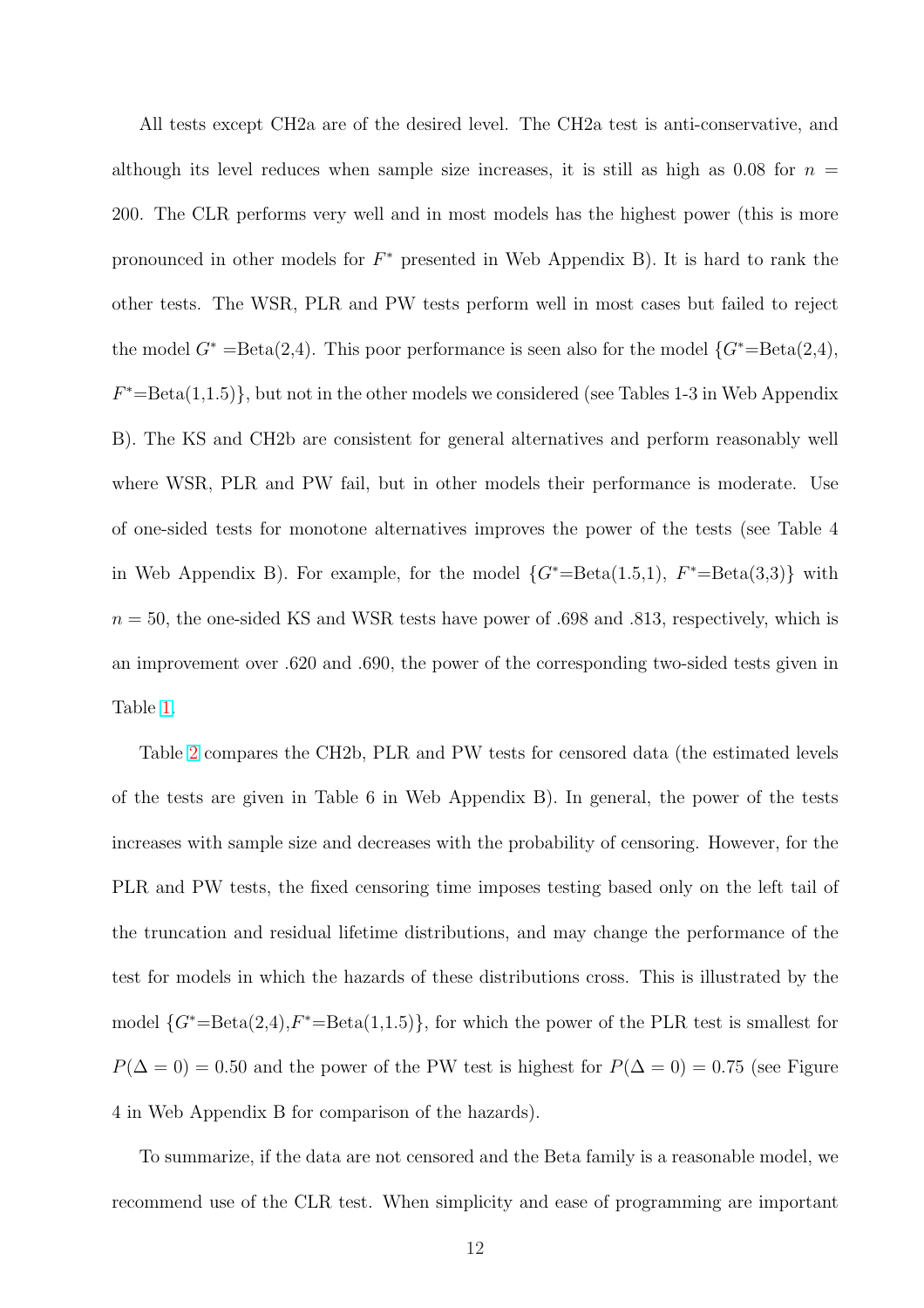<span id="page-14-0"></span>factors, then the KS or WSR tests can be employed and give exact P-values. For censored data and monotone alternatives, the PW or PLR tests with one-sided P-values perform very well and should be used. If no knowledge about  $G^*$  is available, the CH2b is probably the test of choice, at least for moderate and large data sets.

[ Tables 1 and 2 about here ]

# 5 Data analysis

We further illustrate the tests using two well known truncated data sets. Our first example concerns the Channing House data (Hyde, 1977). The data contain lifetimes of residents in a retirement community in Palo Alto, California. The lifetime  $X^*$  is left truncated by the age at entry to the community  $T^*$  and it is right censored due to end of study or loss to follow-up. Wang (1991) analyzed the data and estimated the lifetime distribution of male residents conditionally on potential age being greater than  $x_0 = 866$  months (she did not truncate  $G^*$ , i.e.,  $t_0 = \infty$ ). She also estimated the distribution of age at entry and, using her graphical test concluded that the uniform assumption is reasonable. However, the PLR, PW and CH2b P-values are 0.057, 0.033 and 0.021, respectively, which provide some evidence against the uniform truncation assumption. A careful look at the NPMLE of G<sup>\*</sup> suggests uniformity of the age at entry distribution only after 800 months (Wang, 1991) Figure 3 (b)). Repeating the analysis for age at entry greater than 800 (i.e., changing the truncation distribution to  $G(\cdot)/\{1 - G(800)\}\)$  yielded P-values of 0.457, 0.407 and 0.156. Only one individual from Wang's original cohort of those observed to survive beyond age 866, had entered the community before age 800 months and was thus excluded from the second analysis. Considering this individual as an outlier, the benefit of using the uniform assumption is demonstrated in Figure 1. On the left side, the unconditional estimate of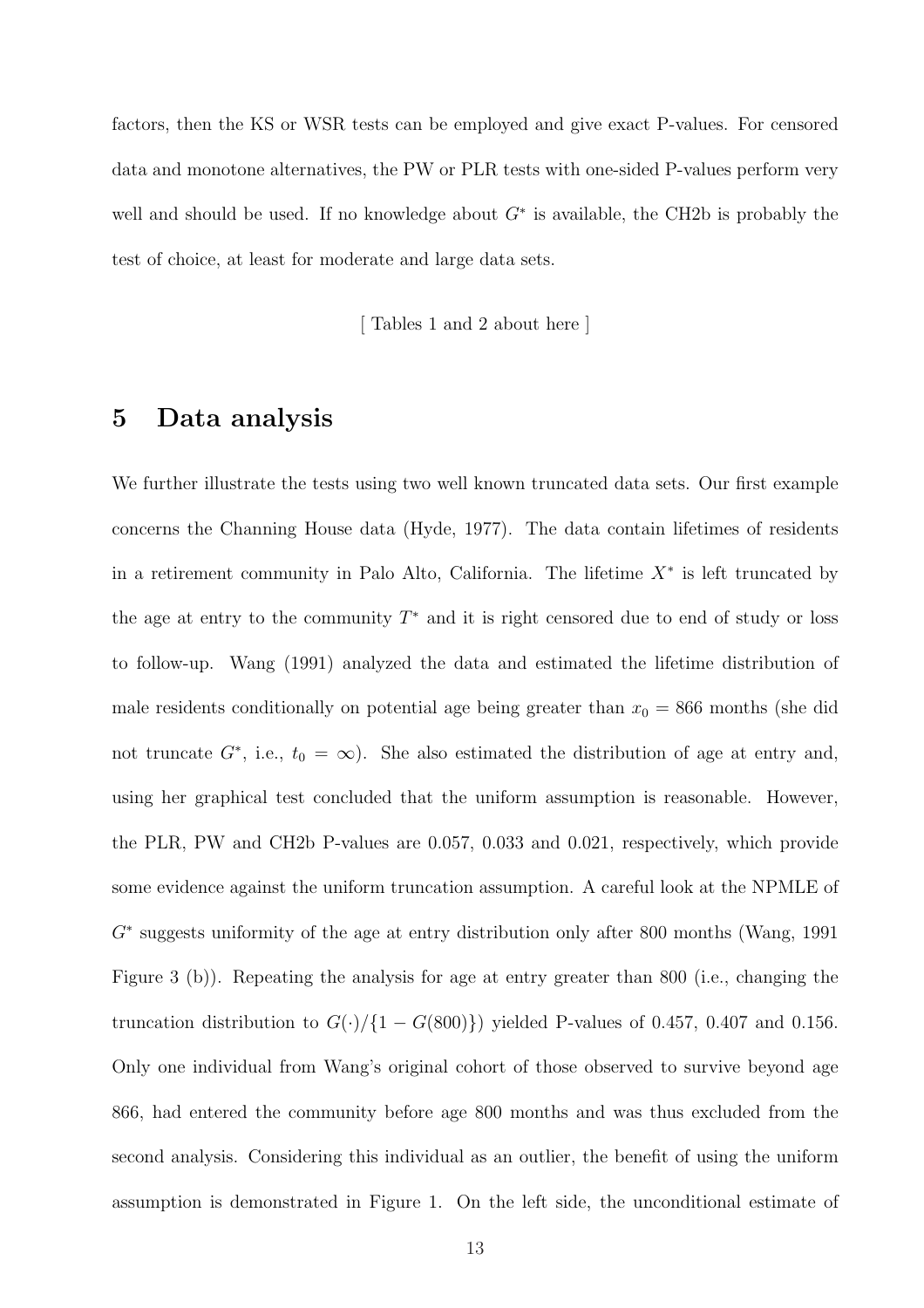$1 - F^*(\cdot|866)$  that exploits the uniform assumption and the conditional estimate that does not are shown. The first was calculated using the EM algorithm of Vardi (1989), and the second by the product-limit method described in Section 2.3. The right side compares the widths of 95% pointwise confidence intervals. We calculated them using 5000 simple bootstrap samples (Gross and Lai, 1996). Although the su[rviv](#page-6-0)al estimates are very close, and both lie inside the intersection of the confidence regions, the variance of the unconditional estimator is substantially smaller than that of the conditional estimator at the left tail. This same feature is illustrated by Asgharian et.al. (2002) using data on survival with dementia.

### [ Figure 1 about here ]

The second example concerns incubation time of HIV, which has been the target of numerous studies. The data were gathered by retrospective ascertainment of AIDS patients who were thought to be infected by blood transfusion, and were reported and analyzed by Kalbfleisch and Lawless (1989) and Wang (1989). Let  $X^*$  denote time from infection (transfusion) to last day of enrollment (July 1, 1986) and  $T^*$  be the incubation time (from HIV infection to AIDS). Since the enrollment criterion is diagnosis of AIDS, the sample space is truncated to  $T^* < X^*$ . In this example, the data are uncensored. For illustration purposes, we test whether the parametric results of Kalbfleisch and Lawless (1989) for children and for adults apply to the elderly sub-sample. Specifically, Kalbfleisch and Lawless fit Weibull models with hazards  $\alpha t^{\beta-1}$  at t (t is measured in years) to the incubation time. The parameter estimates for children are  $\alpha_c = .341$ ,  $\beta_c = 1.845$  and for adults are  $\alpha_a = .015$ ,  $\beta_a = 2.353$ . The P-values of various tests for the hypothesis  $T^* \sim Weibull(\alpha_i, \beta_i)$   $(i = a, c)$  are listed in Table 3. All tests reject the hypothesis that  $T^* \sim Weibull(\alpha_c, \beta_c)$  and support the hypothesis that  $T^* \sim Weibull(\alpha_a, \beta_a)$ . The NPMLEs of the incubation distributions of adults and elderl[y p](#page-26-0)atients are in good agreement as seen in Figure 3 of Kalbfleisch and Lawless (1989).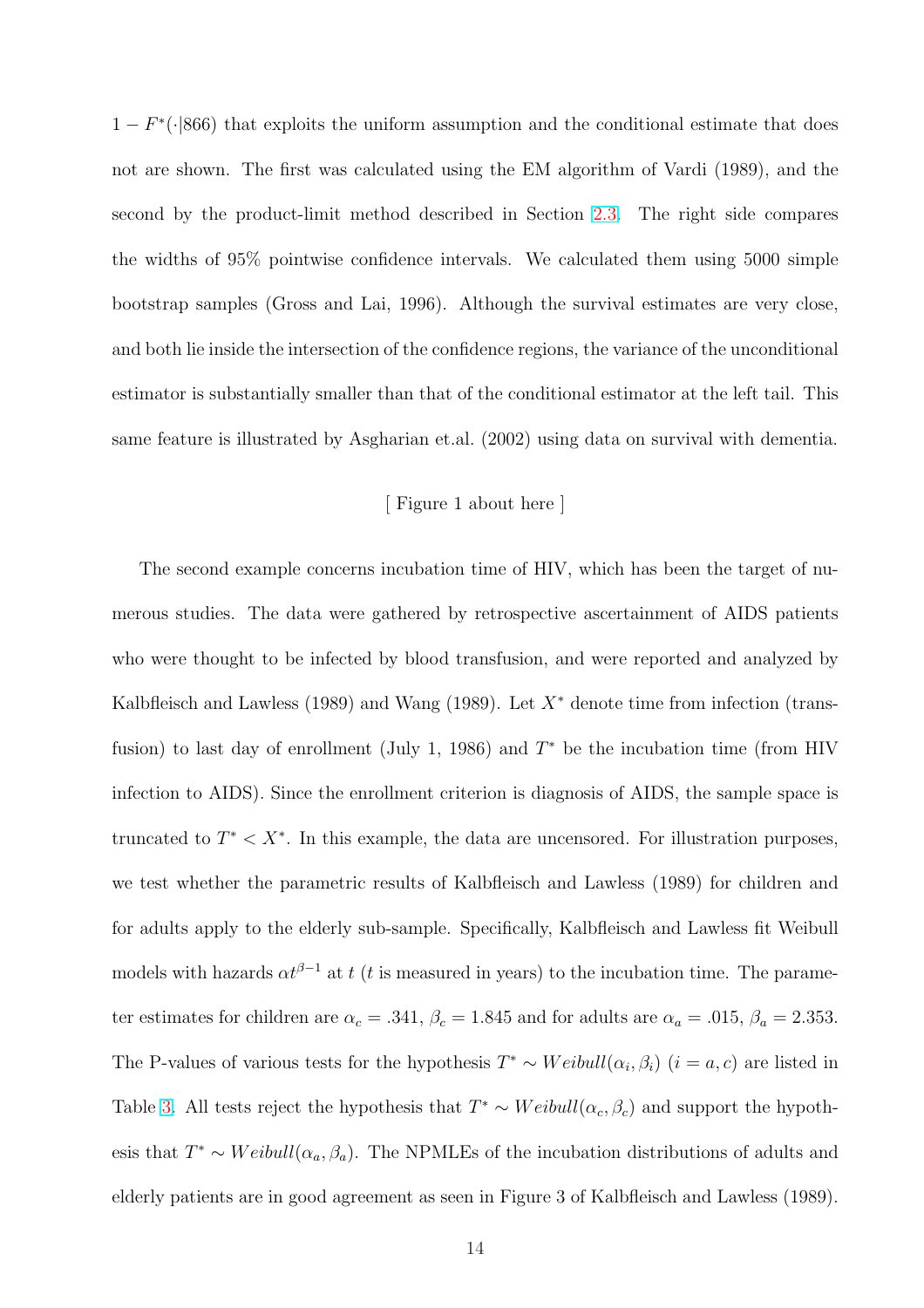<span id="page-16-0"></span>The conditional likelihood of elderly people is maximized for  $\beta = 2.3$  and  $\alpha \rightarrow 0$ , illustrating that the maximum conditional likelihood does not exist in some applications (hence the CLR cannot be used).

[ Table 3 about here ]

# 6 Discussion

The tests described here can be easily extended to the model in which censoring occurs before truncation (e.g., Sun and Zhu, 2000, de Uña-Álvarez, 2004b). In this model, the censoring variable  $C_b^*$ , the lifetime  $X^*$  and the truncation  $T^*$  are independent and the sample space is truncated to  $T^*$  <  $Z^*$  = min $(X^*, C_b^*)$ . The data are comprised of realizations from  $(T, Z, \Delta)$ , where as before  $\Delta = I{Z = X}$  and variables without asterisks belong to the truncated space. This model is equivalent to a truncated competing risks model under the assumption of independence. Denote by  $F_{Z^*}$  the distribution function of  $Z^*$  and assume that  $F_{Z^*}$  satisfies the conditions required of  $F^*$ , then one can consider  $(T, Z)$  as uncensored data for goodness-of-fit purposes, exactly as done before with the uncensored pairs  $(T, X)$ . That is, for testing hypotheses about  $G^*$ , the data can be regarded as uncensored. Huang and Wang (1995) consider competing risk models subject to truncation and censoring and de Uña-Alvarez and Rodríguez-Casal  $(2006)$  study such models under uniform truncation. In these models, the truncation is by  $T^* < Z^* \equiv \min(X^*, C_b^*)$ , but in addition there is an independent variable  $C_r^*$  that censors the residual lifetime. The data are comprised of realizations from  $(T, \min(Z, T + C_r), \Delta_{br})$  where  $\Delta_{br}$  indicates whether lifetimes are uncensored, censored by  $C_b$  or censored by  $C_r$ . For goodness-of-fit purposes, the data can be considered as censored by  $C_r$ , after replacing  $F^*$  with  $F_{Z^*}$ .

Tests based on comparison of G and H are valid only when the support limits of  $F^*$  and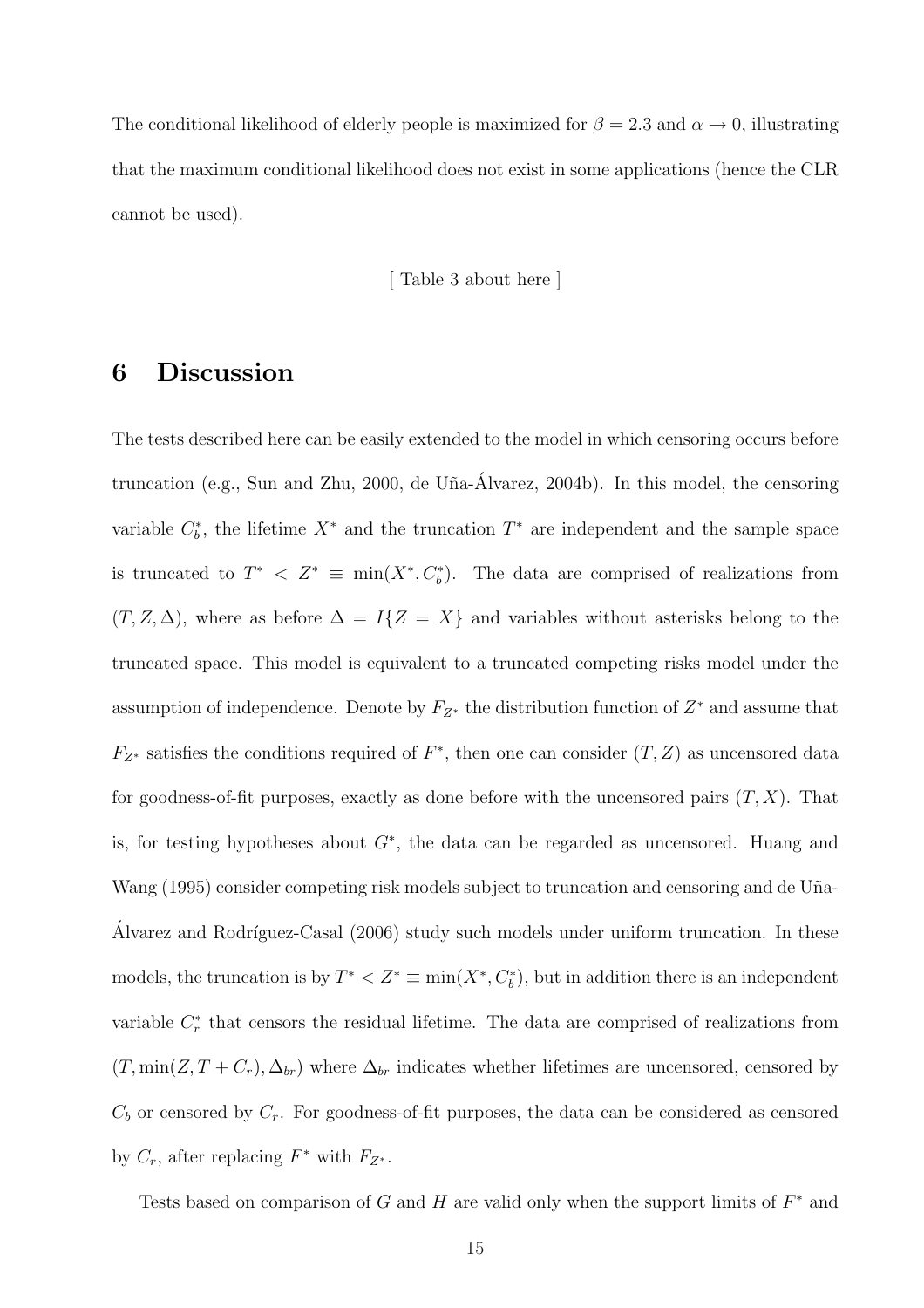G<sup>\*</sup> satisfy certain requirements (Section 2.2). In several cases, they can still be performed when these requirements do not hold after certain adjustments are made. When  $t_{\min} > 0$ , one can subtract  $t_{\text{min}}$  before performing [the](#page-4-0) tests; this was done for the Channing House data. The more common situation is when the right limit of the support of  $G^*$  is larger than that of  $F^*$  (as in the AIDS example). In that case,  $G^*$  is not identifiable and inference can be made only about  $G^*(t|x_{\text{max}}) = P(T^* \le t | T^* \le x_{\text{max}})$ . This distribution satisfies the conditions regarding the support. The case  $t_{\text{max}} < x_{\text{max}}$  cannot be easily overcome. Although one can artificially truncate  $X$  at  $t_{\text{max}}$  and use the paired tests on the new truncated data, this is problematic under censoring because  $X$  is not always observed. In such cases, other tests, such as the CH2b, should be used.

The CLR performed very well in the simulation study, but the search for the maximum conditional likelihood can be a difficult task and in several situations, such as the AIDS example, the maximum is obtained in the boundary of the parameter space. One way to generate good initial values is via the method of moments. By (2),  $\mathbb{E}\{T^k/\bar{F}^*(T)\}$  =  $\mathbb{E}(T^{*k})/P(T^{*} < X^{*})$ . This forms a set of equations that express the parameters as functions of empirical moments and is usually easy to solve. These equations de[pen](#page-4-0)d on the unknown  $F^*$ , which can be replaced with its product-limit estimate to achieve a reasonable starting value. More specifically, let  $m_k = n^{-1} \sum_{i=1}^n t_i^k / \bar{F}_{PL}^*(t_i)$ , where the product-limit estimate  $\bar{F}_{PL}^*$  is given in (5), and solve for  $\theta$  the set of equations  $m_k/m_0 = M_k(\theta)/M_0(\theta)$ , where  $M_k(\theta) = \mathbb{E}\{T^{*k}|T^* \le t_0\}.$ 

Whether or n[ot](#page-6-0) uniformity is assumed for the truncation distribution, inference for truncated data is commonly done under the assumption of quasi-independence, i.e.,  $f_{T,X}(t, x) \propto$  $g^*(t)f^*(x)$  on  $t \leq x$ , where  $f_{T,X}$  is the density of  $(T,X)$ . This assumption is critical for estimation and should be examined before testing uniformity (e.g., Tsai, 1990, and Martin and Betensky, 2005).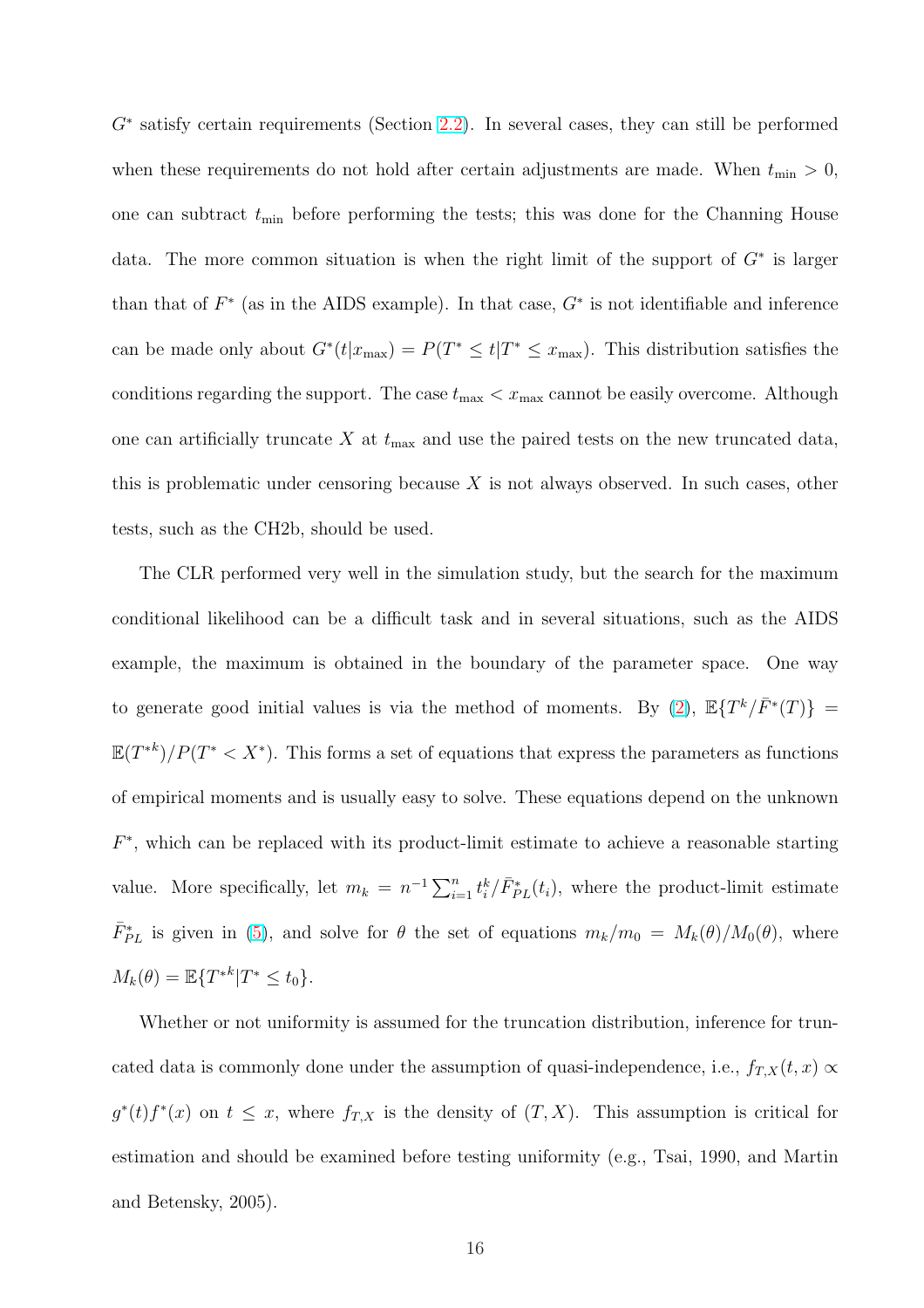An important problem that is not addressed here is that of testing  $G^* \in \mathcal{G}_{\theta}$ , i.e., the truncation belongs to a parametric family. In spite of its potential utility, only a few papers have studied this model. Wang (1989) showed how to estimate  $G^*$  and  $F^*$  under the semiparametric model  $\{G^* \in \mathcal{G}_{\theta}, F^*$  unrestricted, but dealt only with the uncensored case. Li et.al. (1997) derived confidence bands for the estimator of  $F^*$  in Wang's model. For the uncensored case, the likelihood ratio test based on the conditional likelihood is applicable. For the censored case, the tests of Li and Doss (1993), which are essentially chi-square tests that replace the observed proportions with consistent estimators, could be used. A referee's suggestion of extending the CLR to the censored case using profile likelihood arguments seems promising and further investigation in this direction is planned.

# 7 Supplementary Materials

Web Appendices, referenced in Sections 2 and 4 are available under the Paper Information link at the Biometrics website http://www.tibs.org/biometrics.

# 8 Acknowledgments

We are grateful to M. Zelen for a suggestion regarding the test of Section 3.1, and to the associate editor and two referees for helpful comments and suggestions that improve the paper considerably. This research was supported in part by CA075971 and [CA1](#page-7-0)05956.

# References

[1] Andersen, E. B. (1970). Asymptotic properties of conditional maximum-likelihood estimators (Corr: 71V33 p167). Journal of the Royal Statistical Society, Series B: Method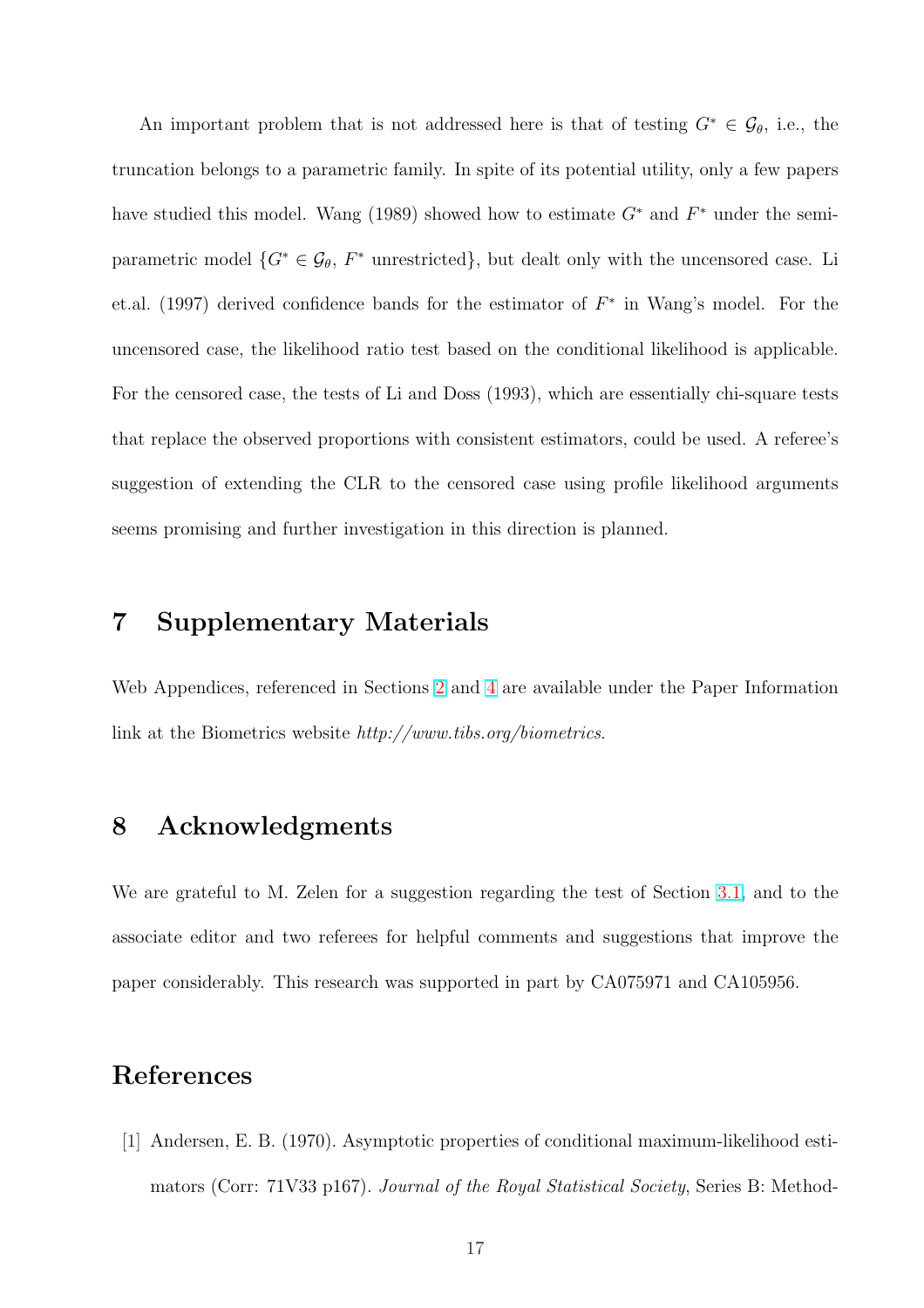ological 32, 283-301.

- [2] Asgharian, M., M'Lan, C. E. and Wolfson, D. B. (2002). Length-biased sampling with right censoring: An unconditional approach. Journal of the American Statistical Association 97, 201-209.
- [3] Asgharian, M., Wolfson, D. b. and Zhang, X. (2006). Checking stationarity of the incidence rate using prevalent cohort survival data. Statistics in Medicine 25, 1751- 1767.
- [4] Bilker, W. b. snd Wang M.-C. (1997). Bootstrapping left truncated and right censored data. Communications in Statistics - Simulation and Computation 26, 141-171.
- [5] Gangnon, R. E. and Kosorok, M. R. (2004). Sample-size formula for clustered survival data using weighted log-rank statistics. Biometrika 91, 263-275.
- [6] Gross, S. T. and Lai, T. L. (1996). Bootstrap methods for truncated and censored data. Statistica Sinica 6, 509-530.
- [7] Huang, Y. and Wang, M.-C (1995). Estimating the occurrence rate for prevalent survival data in competing risks models. Journal of the American Statistical Association 90, 1406-1415.
- [8] Hyde, J. (1977). Testing survival under right censoring and left truncation. Biometrika 64, 225-230.
- [9] Jung, S.-H. (1999). Rank tests for matched survival data. Lifetime Data Analysis 5, 67-79.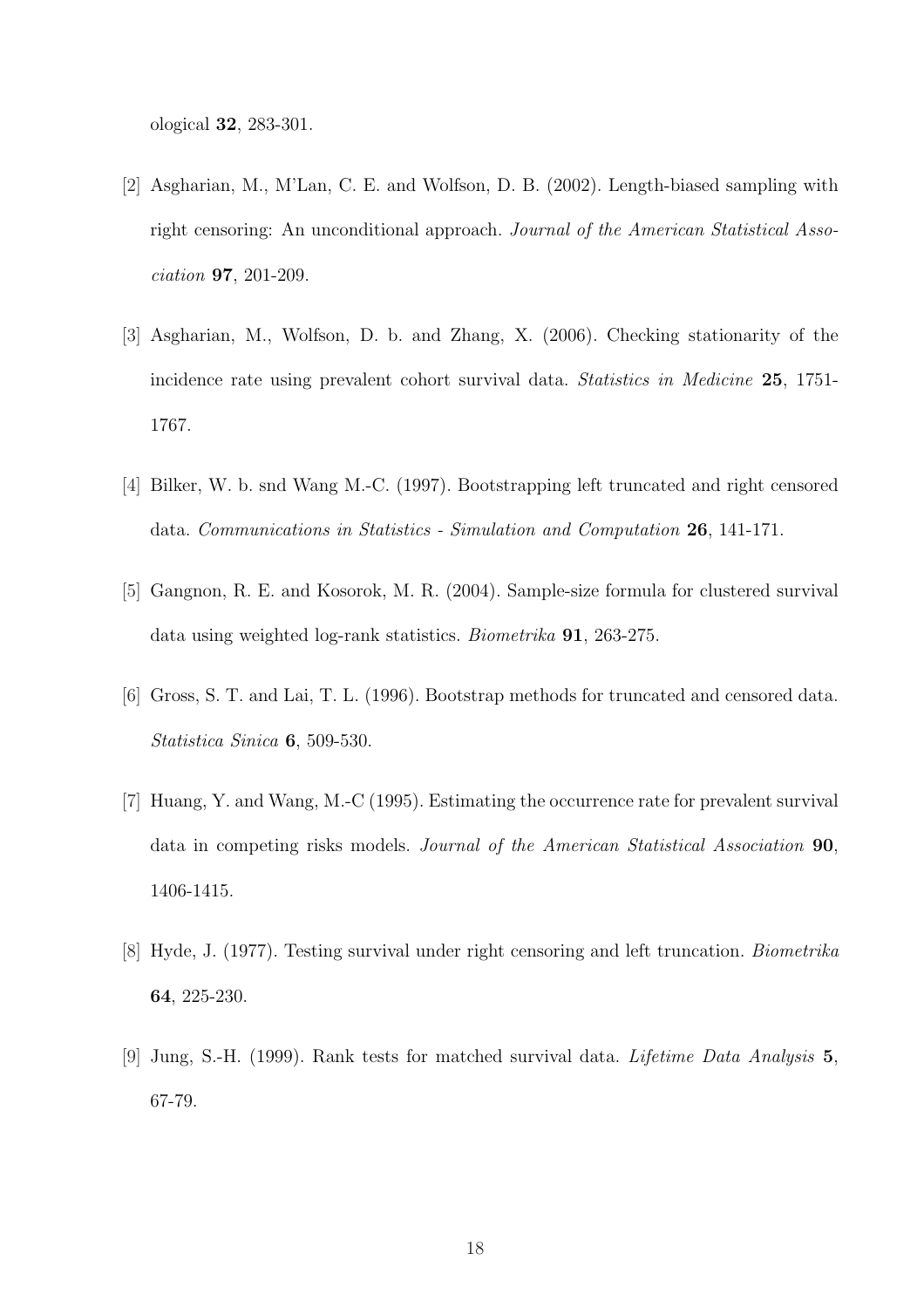- [10] Kalbfleisch, J. D. and Lawless, J. F. (1989). Inference based on retrospective ascertainment: An analysis of the data on transfusion-related AIDS. Journal of the American Statistical Association 84, 360-372.
- [11] Keiding, N. (1991). Age-specific incidence and prevalence: A statistical perspective. Journal of the Royal Statistical Society, Series A: Statistics in Society 154, 371-396.
- [12] Laslett, G. M. (1982). The survival curve under monotone density constraints with applications to two-dimensional line segment processes, Biometrika 69, 153-160.
- [13] Li, G. and Doss, H. (1993). Generalized Pearson-Fisher chi-square goodness-of-fit tests, with applications to models with life history data. The Annals of Statistics 21, 772-797.
- [14] Li, G., Qin, J. and Tiwari, R. C. (1997). Semiparametric Likelihood Ratio-Based Inferences for Truncated Data. Journal of the American Statistical Association 92, 236-245.
- [15] Martin, E. C. and Betensky, R. A. (2005). Testing quasi-independence of failure and truncation times via conditional Kendall's tau. Journal of the American Statistical Association **100**, 484-492.
- [16] Murray, S. (2001). Using weighted Kaplan-Meier statistics in nonparametric comparisons of paired censored survival outcomes. Biometrics 57, 361-368.
- [17] Qin, J. and Wang, M.-C. (2001). Semiparametric analysis of truncated data. Lifetime Data Analysis 7, 225-242.
- [18] Sun, L. and Zhu, L. (2000). A semiparametric model for truncated and censored data Statistics & Probability Letters 48, 217-227.
- [19] Tsai, W.-Y. (1990). Testing the assumption of independence of truncation time and failure time. *Biometrika* **77**, 169-177.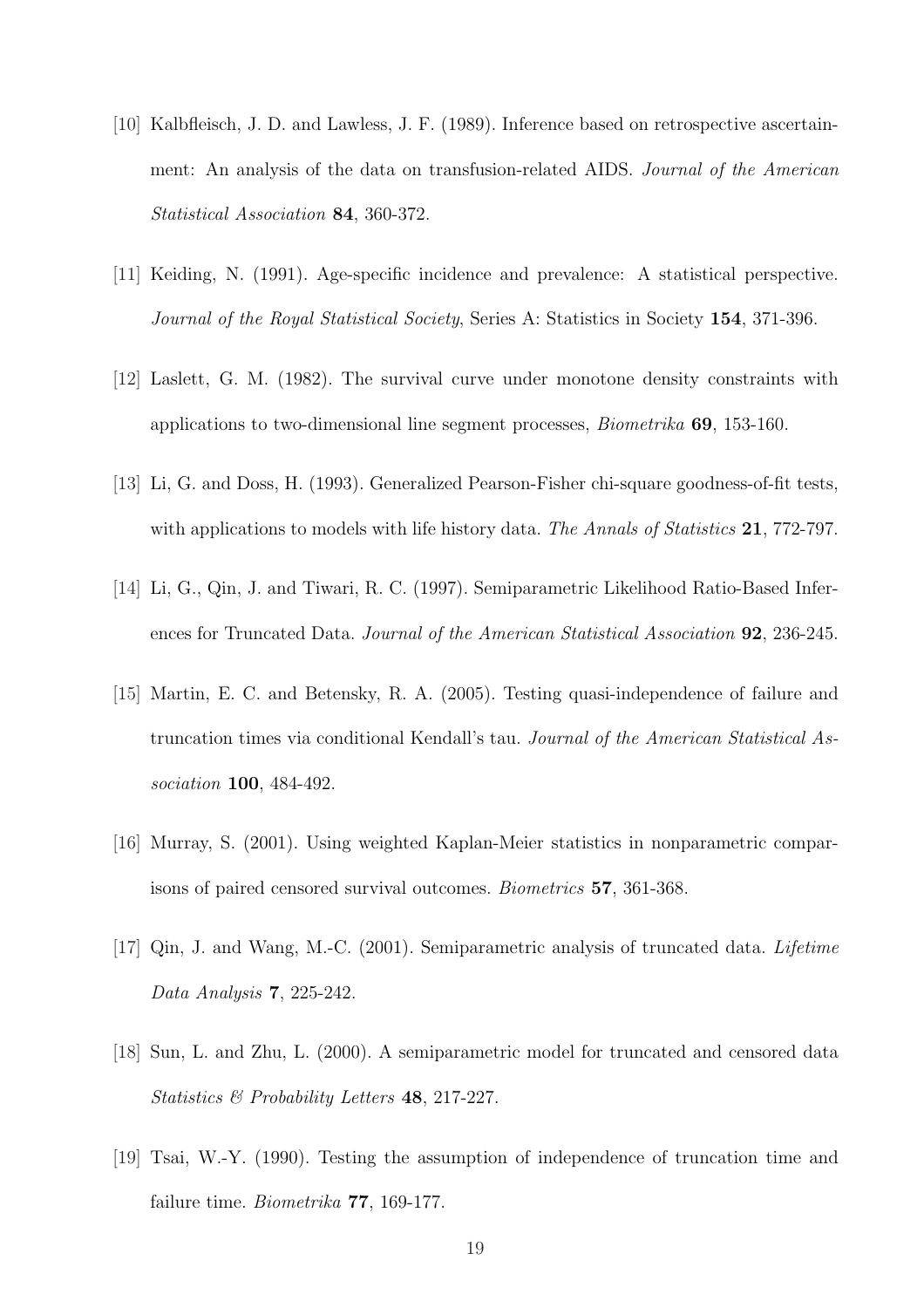- [20] de Uña-Álvarez, J. (2004a). Nonparametric estimation under length-biased sampling and type I censoring: A moment based approach. Annals of the Institute of Statistical Mathematics 56, 667-681.
- [21] de Uña-Álvarez, J. (2004b). Nelson-Aalen and product-limit estimation in selection bias models for censored populations. Journal of Nonparametric Statistics 16, 761-777.
- [22] de Uña-Álvarez, J. and Rodríguez-Casal, A. (2006). Nonparametric estimation from length-biased data under competing risks. Computational Statstics  $\mathcal{B}$  Data Analysis, in press.
- [23] Vardi, Y. (1982). Nonparametric estimation in renewal processes. The Annals of Statistics **10**, 772-785.
- [24] Vardi, Y. (1989). Multiplicative censoring, renewal processes, deconvolution and decreasing density: Nonparametric estimation. Biometrika 76, 751-761.
- [25] Wang, M.-C. (1989). A semiparametric model for randomly truncated data. Journal of the American Statistical Association 84, 742-748.
- [26] Wang, M.-C. (1991). Nonparametric estimation from cross-sectional survival data. Journal of the American Statistical Association 86, 130-143.
- [27] Wang, M.-C., Jewell, N. P. and Tsai, W.-Y. (1986). Asymptotic properties of the product limit estimate under random truncation. The Annals of Statistics 14, 1597-1605.
- [28] Woodroofe, M. (1985). Estimating a distribution function with truncated data. The Annals of Statistics **13**, 163-177 (Corr: V15 p883).
- [29] Woolson, R. F. and O'Gorman, T. W. (1992). A comparison of several tests for censored paired data. Statistics in Medicine 11, 193-208.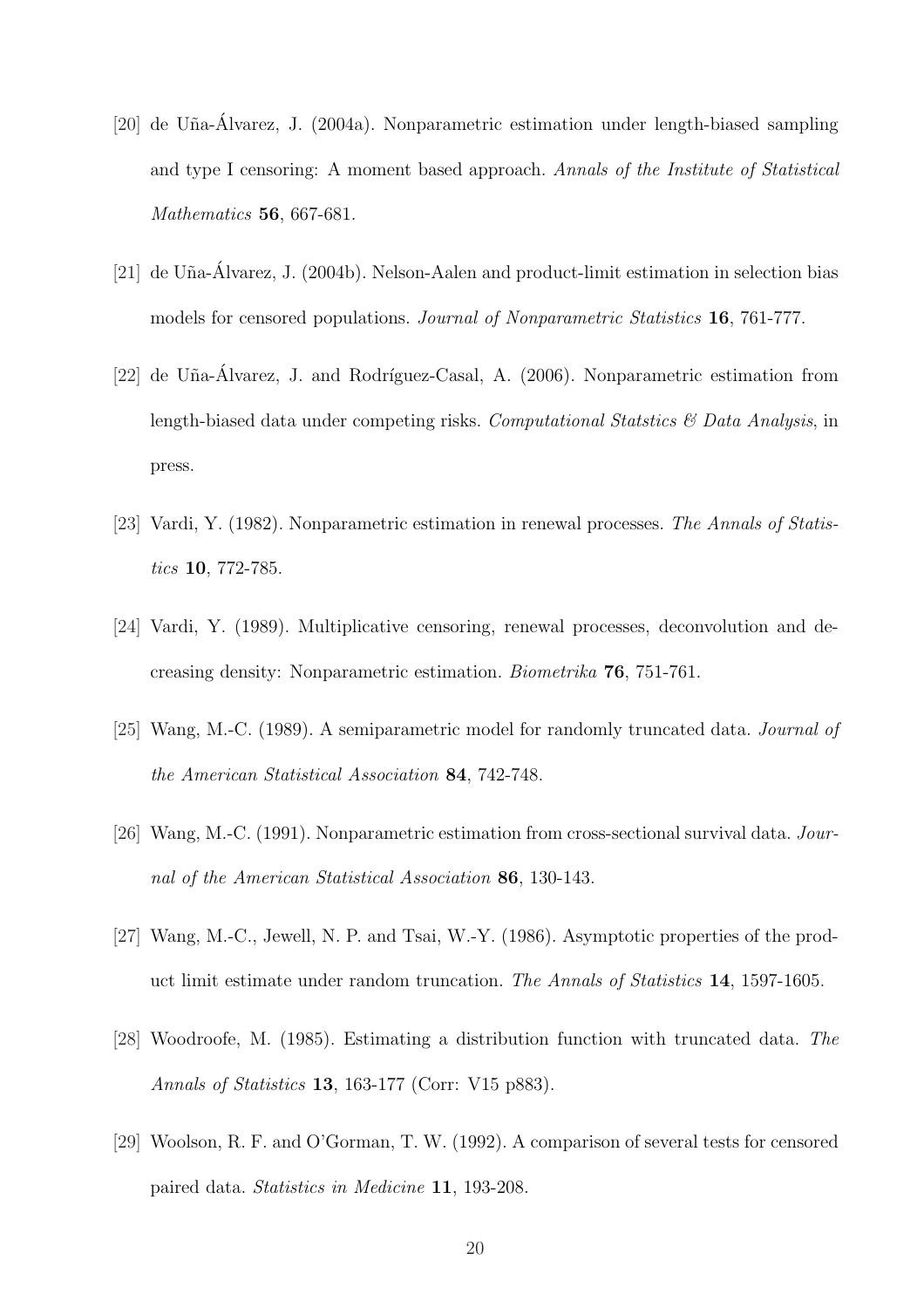### Caption for Figure 1:

Figure 1: Comparison of survival estimates (left) and width of 95% pointwise confidence intervals (right) between the unconditional (solid) and conditional (circles) approaches applied to the Channing House data. The pointwise confidence intervals were calculated by the simple method of bootstrap.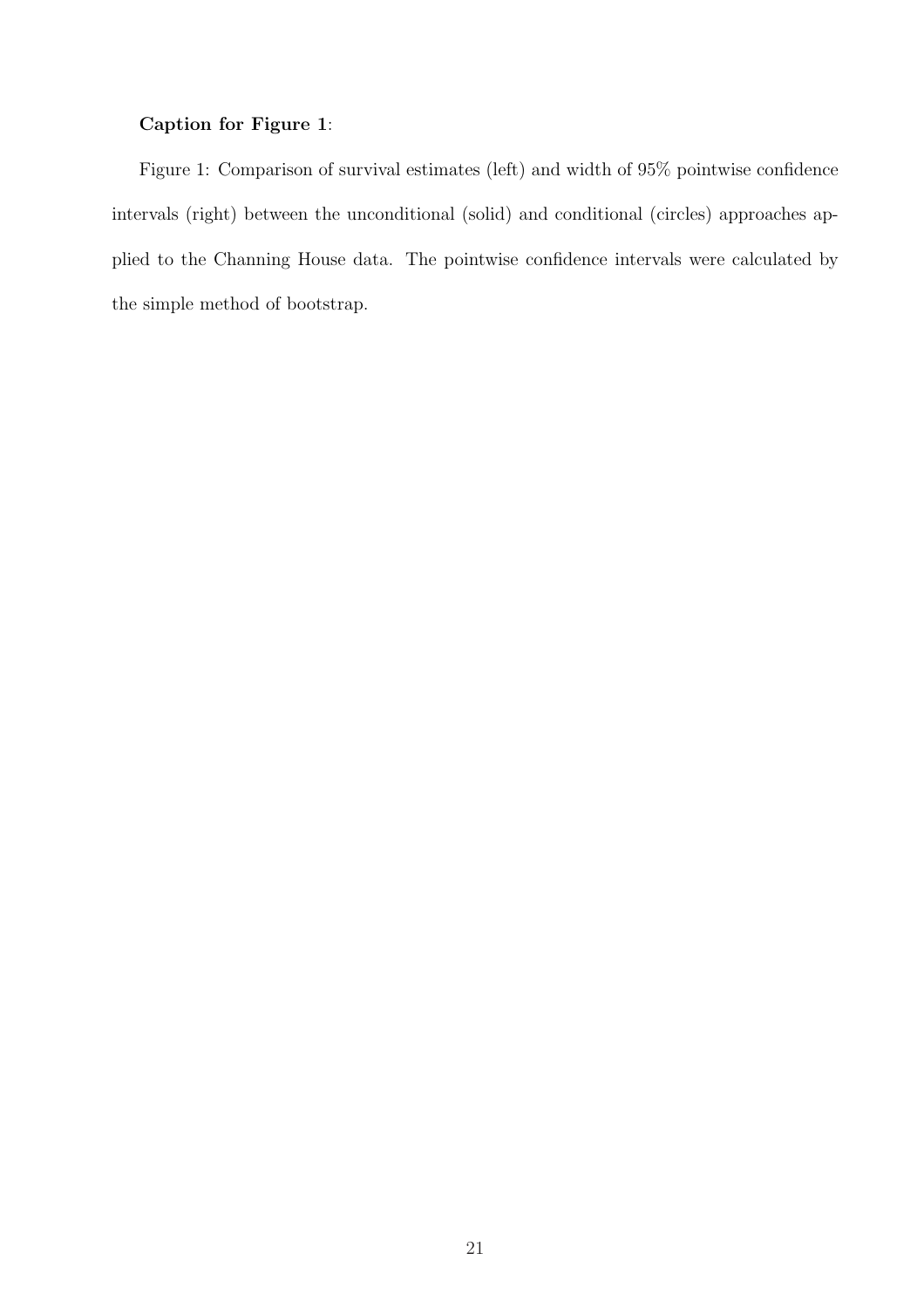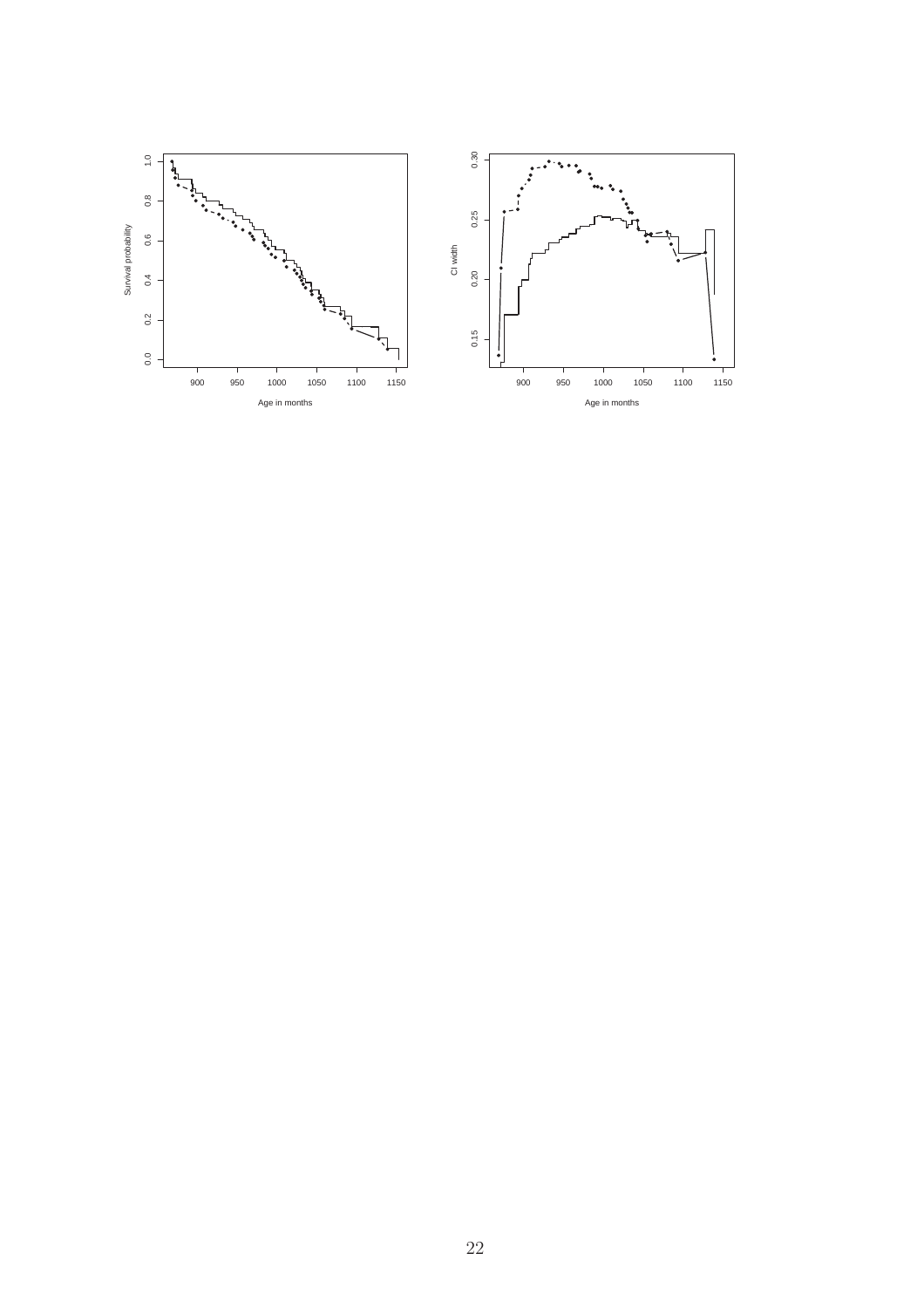<span id="page-24-0"></span>Table 1: Estimated power of tests for uncensored data with level 0.05. Results based on 400 replications of different models for  $G^*$  and  $F^* = Beta(3,3)$ .

|                  |                   |        | distribution of left truncation time $(G^*)$ |              |              |              |              |  |  |
|------------------|-------------------|--------|----------------------------------------------|--------------|--------------|--------------|--------------|--|--|
| $\boldsymbol{n}$ | test              | U(0,1) | Beta(1,1.5)                                  | Beta(1.5,1)  | Beta(2,4)    | Beta(3,3)    | Beta(4,2)    |  |  |
| 50               | KS                | .035   | .110                                         | .620         | .108         | .998         | 1            |  |  |
|                  | <b>WSR</b>        | .048   | .165                                         | .690         | .073         | .993         | 1            |  |  |
|                  | <b>PLR</b>        | .068   | .200                                         | .688         | .135         | .960         | 1            |  |  |
|                  | <b>PW</b>         | .058   | .165                                         | .728         | .075         | .995         | $\mathbf{1}$ |  |  |
|                  | <b>CLR</b>        | .058   | .125                                         | .690         | .843         | $\mathbf{1}$ | 1            |  |  |
|                  | CH2a              | .115   | .203                                         | .642         | .451         | .977         | .973         |  |  |
|                  | CH <sub>2</sub> b | .044   | .126                                         | .237         | .214         | .877         | .989         |  |  |
| 100              | <b>KS</b>         | .048   | .198                                         | .930         | .228         | 1            | 1            |  |  |
|                  | <b>WSR</b>        | .043   | .280                                         | .958         | .060         | 1            | 1            |  |  |
|                  | <b>PLR</b>        | .050   | .338                                         | .933         | .170         | 1            | 1            |  |  |
|                  | PW                | .045   | .275                                         | .963         | .058         | 1            | 1            |  |  |
|                  | <b>CLR</b>        | .048   | .228                                         | .958         | .995         | 1            | $\mathbf{1}$ |  |  |
|                  | CH2a              | .093   | .268                                         | .855         | .670         | 1            | 1            |  |  |
|                  | CH <sub>2</sub> b | .043   | .218                                         | .676         | .510         | .997         | 1            |  |  |
| 200              | KS                | .048   | .358                                         | $\mathbf{1}$ | .635         | 1            | $\mathbf{1}$ |  |  |
|                  | <b>WSR</b>        | .035   | .475                                         | $\mathbf{1}$ | .055         | 1            | 1            |  |  |
|                  | <b>PLR</b>        | .050   | .510                                         | .998         | .273         | 1            | 1            |  |  |
|                  | <b>PW</b>         | .035   | .490                                         | $\mathbf{1}$ | .055         | 1            | 1            |  |  |
|                  | <b>CLR</b>        | .038   | .423                                         | 1            | $\mathbf{1}$ | 1            | $\mathbf 1$  |  |  |
|                  | CH2a              | .078   | .345                                         | .995         | .953         | 1            | $\mathbf{1}$ |  |  |
|                  | CH2b              | .041   | .352                                         | .966         | .955         | 1            | 1            |  |  |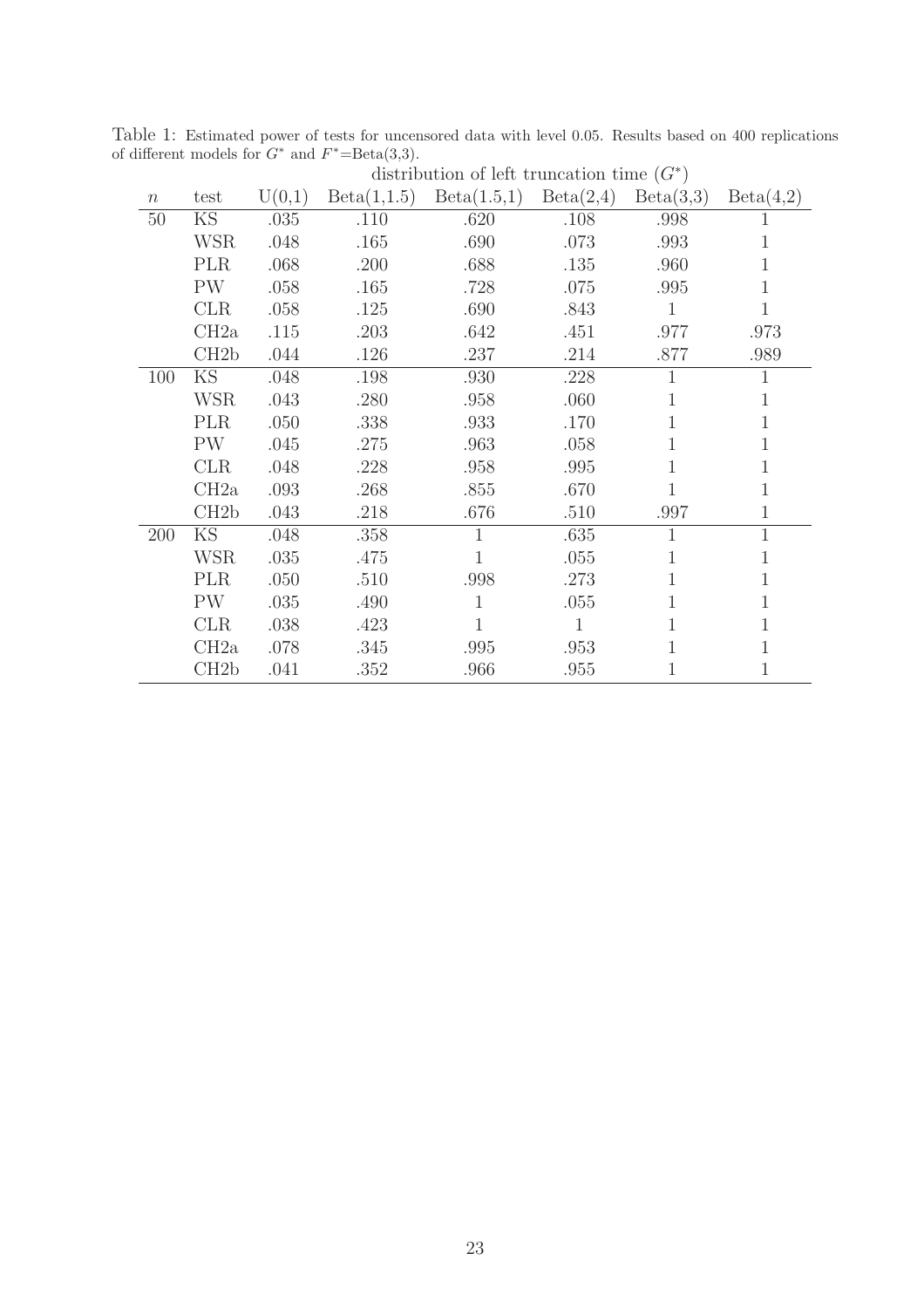|             |            | propability and type of censoring |        |              |        |              |                                                                      |
|-------------|------------|-----------------------------------|--------|--------------|--------|--------------|----------------------------------------------------------------------|
|             |            |                                   |        |              |        |              |                                                                      |
| $\mathbf n$ | test       | Fixed                             | Random | Fixed        | Random | Fixed        | Random                                                               |
| 50          | <b>PW</b>  | .150                              | .033   | .048         | .040   | .040         | .045                                                                 |
|             | <b>PLR</b> | .135                              | .055   | .030         | .108   | .120         | .175                                                                 |
|             | CH2b       | .178                              | .204   | .230         | .258   | .305         | .333                                                                 |
| 100         | <b>PW</b>  | .230                              | .053   | .045         | .053   | .070         | .058                                                                 |
|             | <b>PLR</b> | .205                              | .075   | .043         | .160   | .180         | .270                                                                 |
|             | CH2b       | .350                              | .485   | .453         | .533   | .590         | .630                                                                 |
| 200         | <b>PW</b>  | .430                              | .065   | .063         | .055   | .080         | .078                                                                 |
|             | <b>PLR</b> | .388                              | .108   | .058         | .238   | .338         | .460                                                                 |
|             | CH2b       | .853                              | .953   | .920         | .935   | .958         | .960                                                                 |
| 50          | <b>PW</b>  | .558                              | .488   | .713         | .645   | .723         | .723                                                                 |
|             | <b>PLR</b> | .550                              | .498   | .683         | .595   | .663         | .645                                                                 |
|             | CH2b       | .086                              | .146   | .103         | .138   | .125         | .118                                                                 |
| 100         | <b>PW</b>  | .870                              | .793   | .940         | .905   | .955         | .958                                                                 |
|             | <b>PLR</b> | .865                              | .745   | .908         | .850   | .928         | .903                                                                 |
|             | CH2b       | .315                              | .459   | .420         | .523   | .515         | .468                                                                 |
| 200         | <b>PW</b>  | .988                              | .960   | $\mathbf{1}$ | .998   | $\mathbf{1}$ | $\mathbf{1}$                                                         |
|             | <b>PLR</b> | .990                              | .935   | 1            | .983   | 1            | .995                                                                 |
|             | CH2b       | .800                              | .950   | .905         | .958   | .940         | .930                                                                 |
|             |            |                                   |        |              |        |              | $P(\Delta = 0) = 0.75$ $P(\Delta = 0) = 0.50$ $P(\Delta = 0) = 0.25$ |

<span id="page-25-0"></span>Table 2: Estimated power of tests for censored data with level 0.05. Based on 400 replications. probability and type of censoring